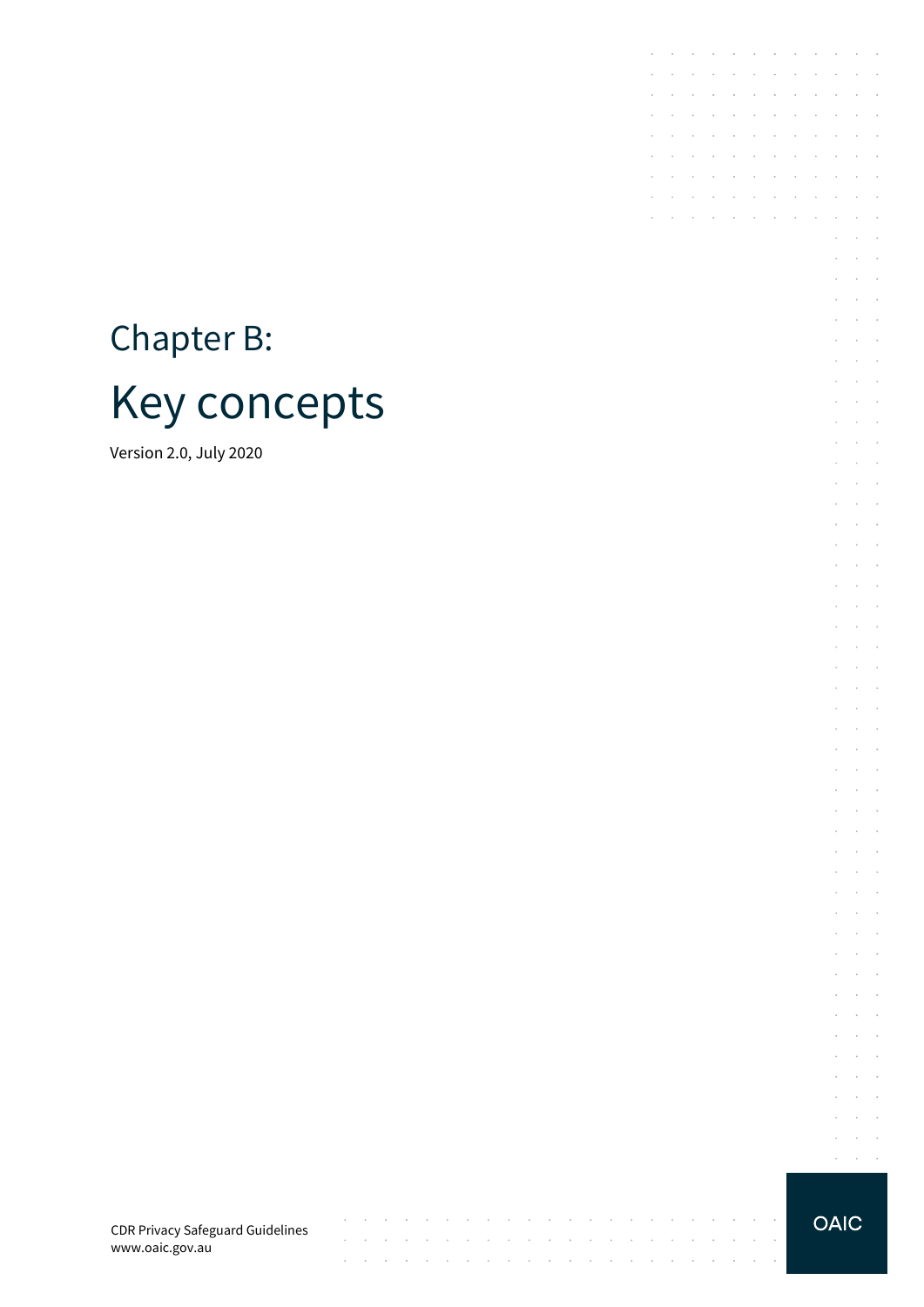### **Contents**

| <b>About this Chapter</b>                         | 4              |
|---------------------------------------------------|----------------|
| <b>Accredited data recipient</b>                  | 6              |
| <b>Accredited person</b>                          | 6              |
| Authorise, Authorisation                          | $\overline{7}$ |
| <b>CDR</b> data                                   | $\overline{7}$ |
| Derived CDR data                                  | $\overline{1}$ |
| <b>CDR</b> participant                            | 7              |
| <b>CDR</b> policy                                 | 8              |
| <b>CDR</b> receipt                                | 8              |
| <b>CDR</b> regime                                 | 8              |
| <b>Collect</b>                                    | 8              |
| Consent                                           | 9              |
| Consumer, CDR consumer or 'eligible' CDR consumer | 9              |
| Reasonably identifiable                           | 10             |
| Relates to                                        | 10             |
| Associate                                         | 11             |
| Held                                              | 11             |
| Eligible CDR consumer                             | 12             |
| Consumer dashboard, or dashboard                  | 12             |
| Consumer data request                             | 12             |
| Direct request service                            | 13             |
| Accredited person request service                 | 13             |
| Valid consumer data request                       | 13             |
| Valid request                                     | 14             |
| <b>CDR Rules</b>                                  | 14             |
| Current                                           | 14             |
| Current consent                                   | 14             |
| Current authorisation                             | 15             |
| <b>Consumer Experience Guidelines</b>             | 15             |
| Data holder                                       | 16             |
| Earliest holding day                              | 16             |
| Data minimisation principle                       | 16             |
| Data standards                                    | 17             |
| <b>Consumer Experience Standards</b>              | 17             |
| Designated gateway                                | 18             |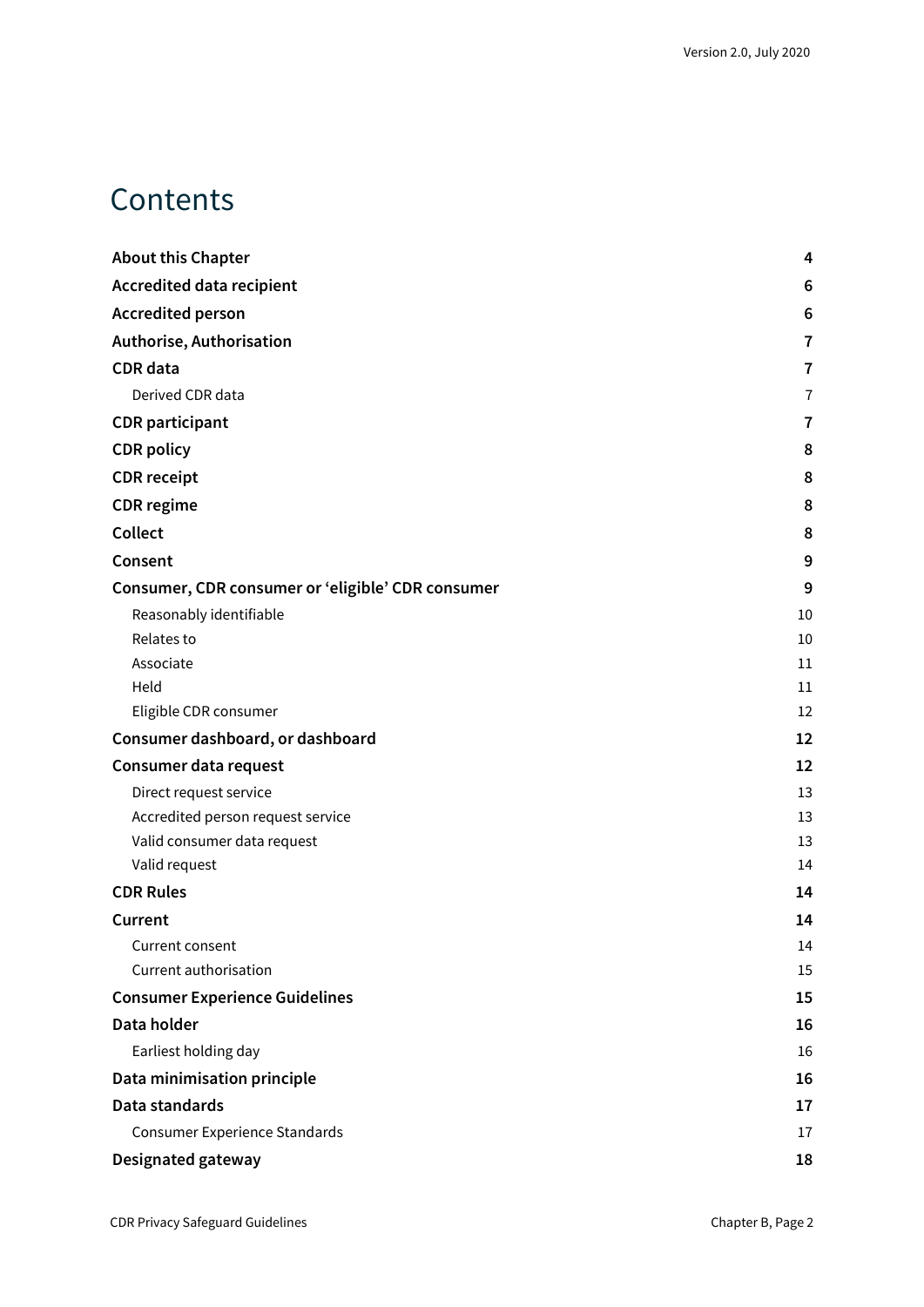| <b>Designation instrument</b>                                            | 18 |
|--------------------------------------------------------------------------|----|
| <b>Disclosure</b>                                                        | 18 |
| <b>Eligible</b>                                                          | 19 |
| <b>Outsourced service provider</b>                                       | 19 |
| CDR outsourcing arrangement                                              | 19 |
| <b>Purpose</b>                                                           | 20 |
| Reasonable, Reasonably                                                   | 20 |
| Reasonable steps                                                         | 21 |
| <b>Redundant data</b>                                                    | 21 |
| Required consumer data                                                   | 21 |
| Required or authorised by an Australian law or by a court/tribunal order | 21 |
| Australian law                                                           | 21 |
| Court/tribunal order                                                     | 22 |
| Required                                                                 | 22 |
| Authorised                                                               | 22 |
| Required or authorised to use or disclose CDR data under the CDR Rules   | 23 |
| Required                                                                 | 23 |
| Authorised                                                               | 23 |
| <b>Required product data</b>                                             | 24 |
| <b>Use</b>                                                               | 24 |
| Voluntary consumer data                                                  | 24 |
| Voluntary product data                                                   | 25 |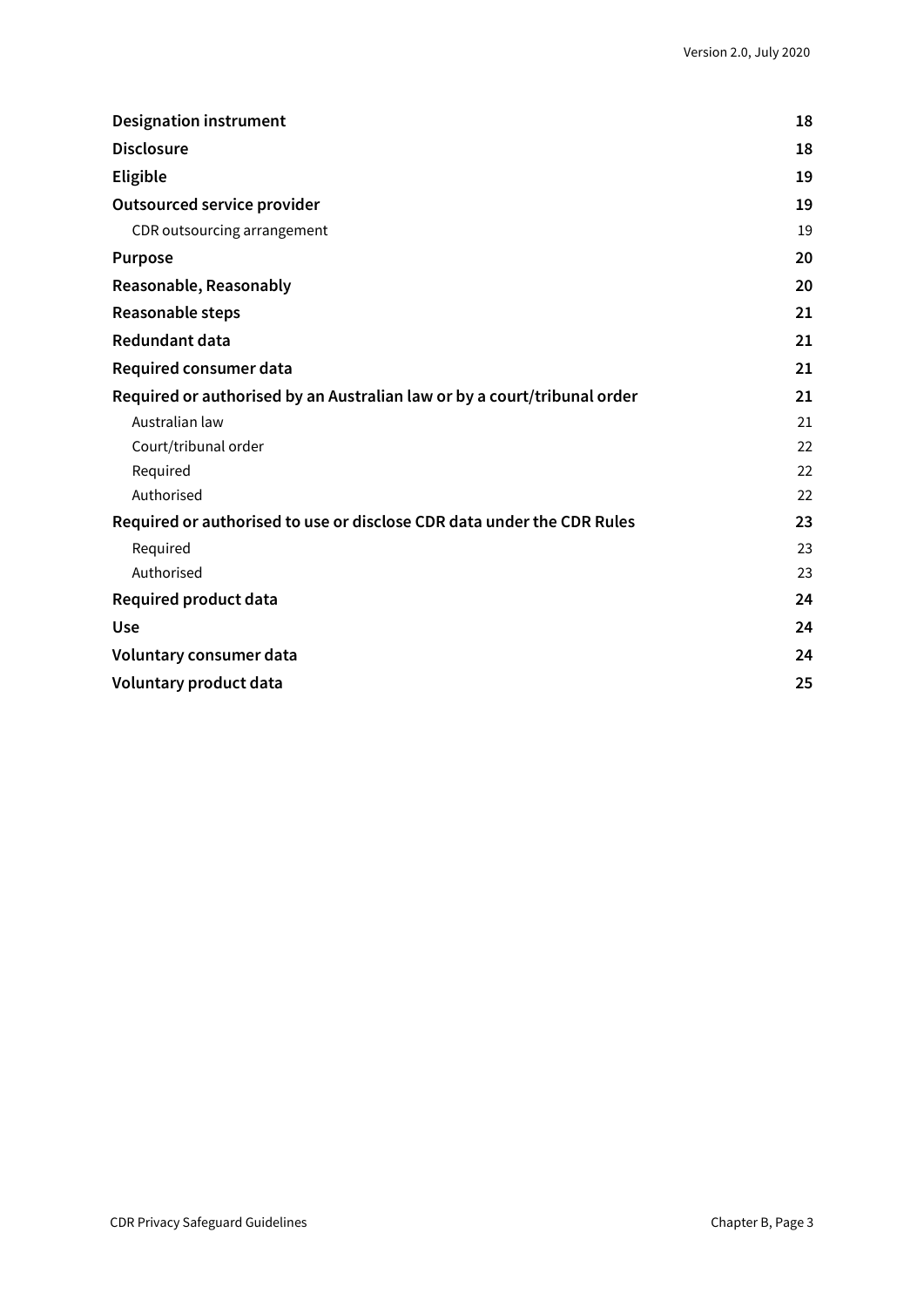### <span id="page-3-0"></span>**About this Chapter**

- $B.1$ This Chapter outlines some key words and phrases that are used in the privacy safeguards and consumer data rules (CDR Rules).
- $B.2$ The example below outlines a key information flow in the CDR regime and demonstrates the operation of several key concepts in the CDR regime.
- $B.3$ Further information regarding the underlined terms can be found within this Chapter under the corresponding heading.

#### **Key concepts in the CDR regime explained**



Meadow Bank wants to receive CDR data to provide products or services to consumers under the CDR regime, so it applies to the ACCC (the Data Recipient Accreditor) [1](#page-3-1) to become accredited. The ACCC is satisfied that Meadow Bank meets the accreditation criteria under the CDR Rules and grants accreditation. Meadow Bank is therefore an **accredited person** and is allowed to receive CDR data under the CDR regime.



#### **CDR data**

Carly is a customer of Sunny Bank, but is interested in what alternative credit card rates Meadow Bank could provide. Carly has an existing credit card, and provides Meadow Bank with a valid request (with her consent) to collect her account numbers, balances and features from Sunny Bank for the purposes of comparing credit card rates. Account numbers, balances, and features fall into a class of information set out in the designation instrument for the banking sector,<sup>[2](#page-3-2)</sup> and are therefore **CDR data**.



#### **Data holders**

Sunny Bank is a **data holder**. This is because Sunny Bank holds Carly's CDR data, is not a designated gateway for the data, began to hold CDR data after 1 January 2017 $3$  and is an authorised deposit-taking institution (one of the categories specified in s  $56$ AJ(1)(d) of the Competition and Consumer Act).<sup>[4](#page-3-4)</sup>

<span id="page-3-1"></span><sup>1</sup> See paragraph B.11.

<span id="page-3-2"></span><sup>&</sup>lt;sup>2</sup> Section 56AI(1) of the Competition and Consumer Act. The designation instrument for the banking sector sets out the classes of information that are subject to the CDR regime, the persons who hold this information and will be required or authorised to transfer the information under the regime, and the earliest date that the information must have begun to be held to be subject to the CDR regime.

<span id="page-3-3"></span><sup>&</sup>lt;sup>3</sup> 1 January 2017 is the 'earliest holding day' specified in the designation instrument for the banking sector: s 5(3) of the designation instrument. See paragraphs B.94 to B.95 for further information.

<span id="page-3-4"></span><sup>4</sup> Sunny Bank is an authorised-deposit taking institution, which has been specified as a relevant class of persons in the designation instrument for the banking sector.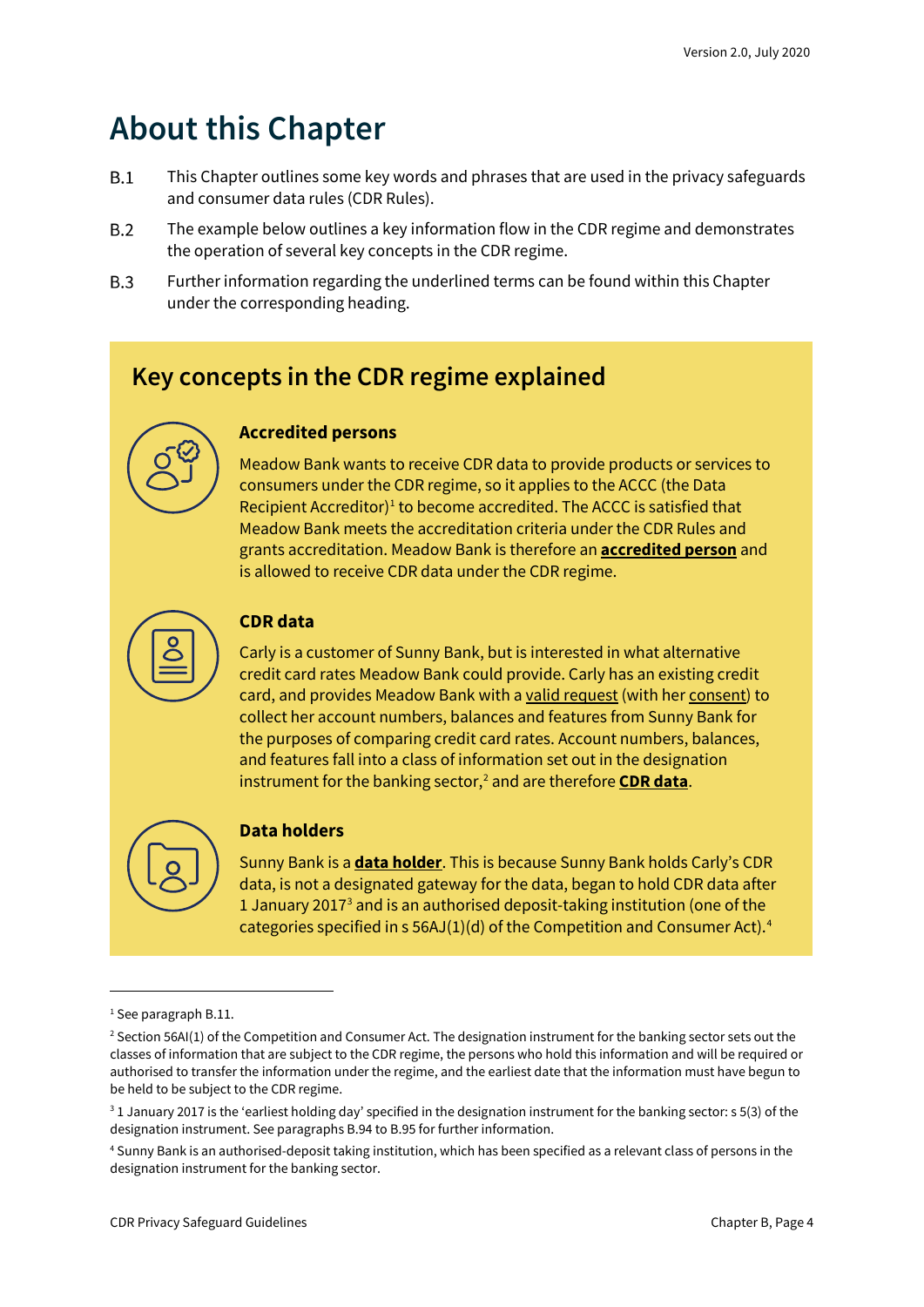

#### **CDR consumers**

Carly is a **CDR consumer for CDR data** because:

- The CDR data relates to Carly because it is about her credit card
- The CDR data is held by a data holder (Sunny Bank), being one of the entity types listed in  $s$  [5](#page-4-0)6AI(3)(b),<sup>5</sup> and
- Carly is identifiable or reasonably identifiable from the CDR data.<sup>[6](#page-4-1)</sup>



#### **Accredited data recipients**

Meadow Bank, as an accredited person, makes a consumer data request on Carly's behalf by asking Sunny Bank to disclose Carly's CDR data. Sunny Bank asks Carly to authorise the disclosure of her CDR data to Meadow Bank.

Upon receiving authorisation from Carly to do so, Sunny Bank discloses Carly's CDR data to Meadow Bank.

Following receipt of Carly's data from Sunny Bank, Meadow Bank is now an **accredited data recipient** of CDR data. This is because Meadow Bank:

- is an accredited person
- has been disclosed CDR data from a data holder (Sunny Bank) under the CDR Rules
- holds that CDR data, and
- does not hold that CDR data as a data holder or designated gateway.<sup>[7](#page-4-2)</sup>



#### **Consumer dashboards**

Given that Meadow Bank has made a consumer data request on Carly's behalf, Meadow Bank provides Carly with a **consumer dashboard**. [8](#page-4-3) A consumer dashboard is an online service that allows Carly to manage and view details about her consent.

Upon receiving the consumer data request from Meadow Bank, Sunny Bank also provides Carly with a consumer dashboard that will allow Carly to manage and view details about her authorisation.<sup>[9](#page-4-4)</sup>

<span id="page-4-0"></span><sup>&</sup>lt;sup>5</sup> See paragraph B.37 for further information.

<span id="page-4-1"></span><sup>6</sup> Section 56AI(3) of the Competition and Consumer Act.

<span id="page-4-2"></span><sup>&</sup>lt;sup>7</sup> Section 56AK of the Competition and Consumer Act.

<span id="page-4-3"></span><sup>8</sup> CDR Rule 1.14(1)(a).

<span id="page-4-4"></span><sup>9</sup> CDR Rule 1.15(1)(a).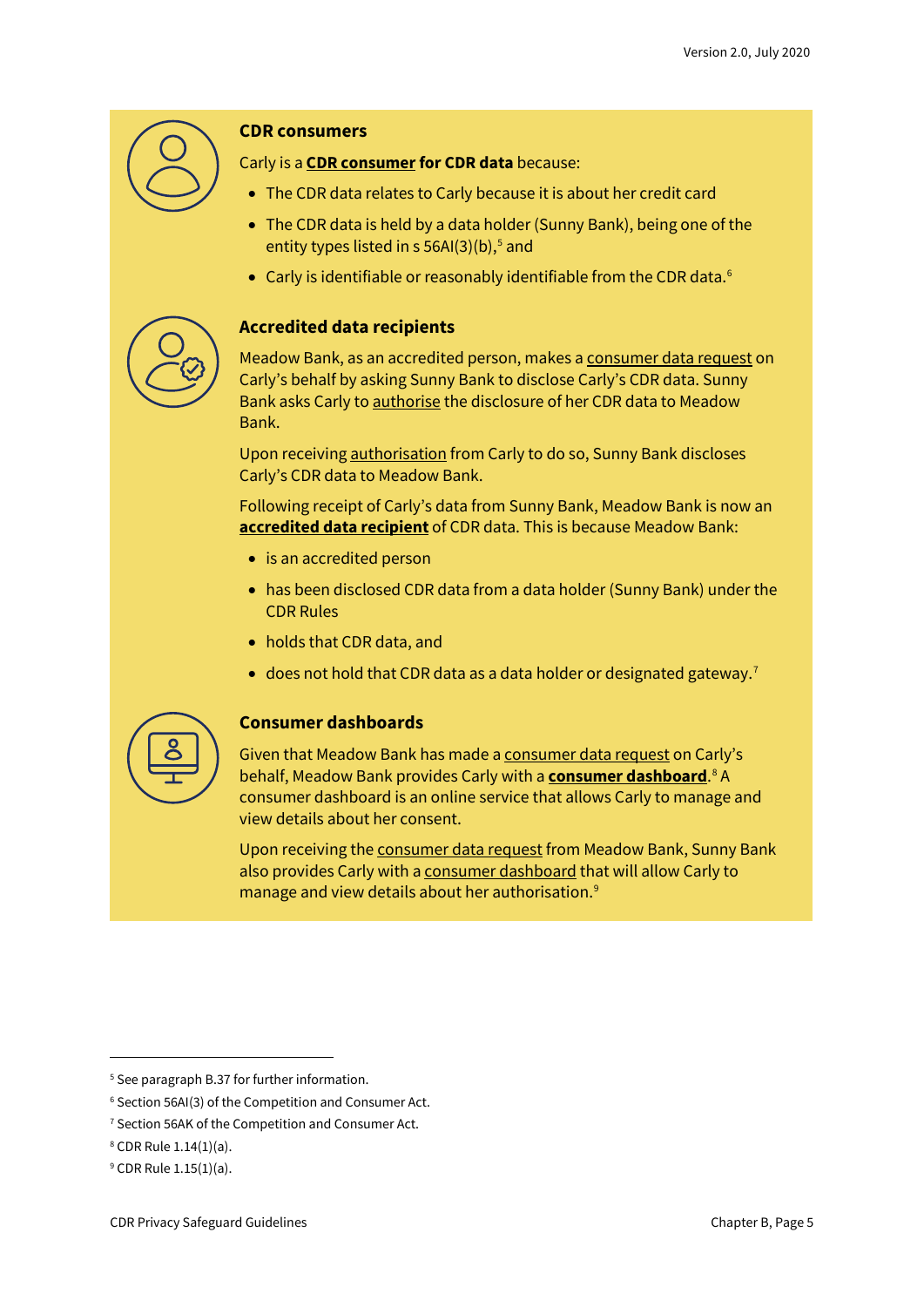### <span id="page-5-0"></span>**Accredited data recipient**

- **B.4** A person is an 'accredited data recipient' if the person:
	- is an accredited person (see paragraphs B.9-B.12 below)
	- was disclosed CDR data from a data holder under the CDR Rules
	- holds that CDR data (or has another person hold that CDR data on their behalf), and
	- does not hold that CDR data as a data holder or designated gateway.[10](#page-5-2)
- $B.5$ A person will only be an 'accredited data recipient' in relation to the CDR data that it has been disclosed under the CDR Rules. [11](#page-5-3)
- **B.6** Where an accredited person seeks consent from a consumer to collect and use CDR data, and subsequently seeks to collect CDR data, they do so as an accredited person because they are yet to collect the CDR data.
- $B.7$ Once an accredited person has been disclosed CDR data under the CDR Rules, they will be both an accredited data recipient and an accredited person. For an illustration of how and when an accredited person becomes an accredited data recipient for CDR data, see the example under paragraph B.3.
- **B.8** A data holder may be accredited, and therefore be both a data holder and an accredited data recipient.

### <span id="page-5-1"></span>**Accredited person**

- **B.9** An 'accredited person' is a person who has been granted accreditation by the Data Recipient Accreditor. [12](#page-5-4)
- $B.10$ In the banking sector for example, an accredited person could be a bank or a fintech that wishes to provide a good or service using CDR data. This is demonstrated by the example under paragraph B.3.
- **B.11** The Data Recipient Accreditor is the Australian Competition and Consumer Commission  $(ACCC).<sup>13</sup>$  $(ACCC).<sup>13</sup>$  $(ACCC).<sup>13</sup>$
- **B.12** To be granted an accreditation, the person must satisfy the accreditation criteria in Part 5 of the CDR Rules.

<span id="page-5-2"></span><sup>&</sup>lt;sup>10</sup> Section 56AK of the Competition and Consumer Act. Rather, the person must hold that CDR data as a result of seeking to collect the CDR data from a data holder under the CDR Rules.

<span id="page-5-3"></span> $11$  If an accredited person is disclosed CDR data otherwise than in accordance with the CDR Rules (for instance, in breach of Privacy Safeguard 3), they will not become an 'accredited data recipient' for that CDR data.

In this situation, the *Privacy Act 1988* and the Australian Privacy Principles would apply (to the extent the CDR data is personal information, and where the accredited person is not a 'small business operator' under the *Privacy Act 1988* (see section 6E(1D) of the Privacy Act).

<span id="page-5-4"></span><sup>&</sup>lt;sup>12</sup> Section 56CA(1) of the Competition and Consumer Act.

<span id="page-5-5"></span> $13$  The ACCC has been appointed as the Data Recipient Accreditor by the Treasurer under s 56CG of the Competition and Consumer Act.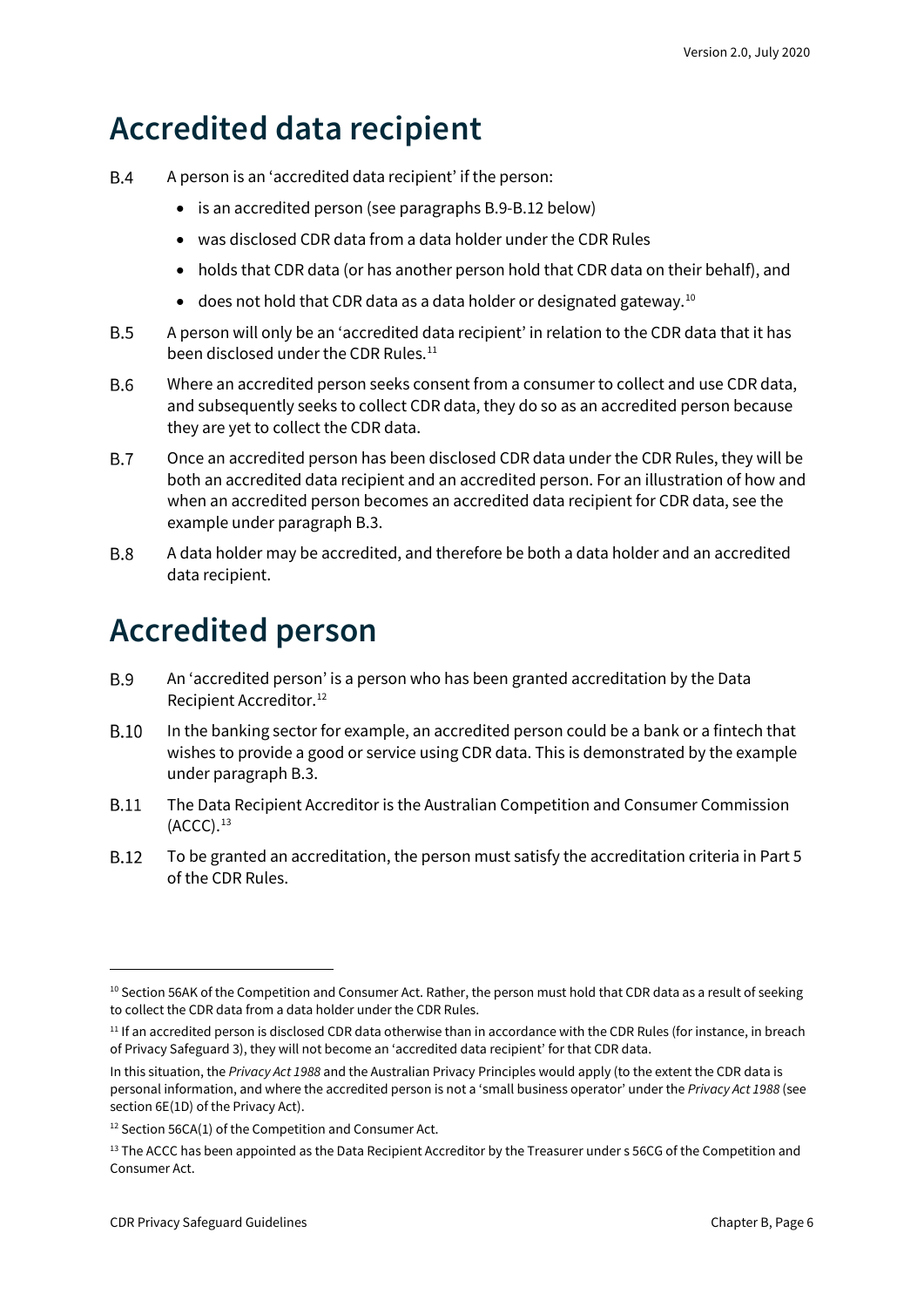### <span id="page-6-0"></span>**Authorise, Authorisation**

- **B.13** An authorisation must meet the requirements set out in the CDR Rules, and be sought in accordance with the data standards. [14](#page-6-4)
- **B.14** Data holders must ask the consumer to authorise the disclosure of their CDR data to an accredited person before disclosing CDR data to the relevant accredited person.
- **B.15** For the banking sector, for requests that relate to joint accounts, in some cases, the data holder might need to seek an authorisation from the other joint account holder.<sup>[15](#page-6-5)</sup>
- **B.16** For further information, see th[e Guide to privacy for data holders.](https://www.oaic.gov.au/consumer-data-right/guidance-and-advice/guide-to-privacy-for-data-holders/#authorisation) See also the example under paragraph B.3 to understand at which point a data holder must seek authorisation from the consumer to disclose CDR data.

# <span id="page-6-1"></span>**CDR data**

- 'CDR data' is information that is: **B.17** 
	- within a class of information specified in the designation instrument for each sector,  $16$ or
	- derived from the above information ('derived CDR data').<sup>[17](#page-6-7)</sup>

#### **Derived CDR data**

- <span id="page-6-2"></span>**B.18** 'Derived CDR data' is data that has been wholly or partly derived from CDR data, or data derived from previously derived data.<sup>[18](#page-6-8)</sup> This means data derived from 'derived CDR data' is also 'derived CDR data'.
- **B.19** 'Derived' takes its ordinary meaning. This is because 'derived' is not defined in the Competition and Consumer Act or the *Privacy Act 1988* (the Privacy Act).

# <span id="page-6-3"></span>**CDR participant**

**B.20** A 'CDR participant' is a data holder, or an accredited data recipient, of CDR data. $^{19}$  $^{19}$  $^{19}$ 

<span id="page-6-4"></span><sup>&</sup>lt;sup>14</sup> CDR Rule 4.5(2). See Division 4.4 of the CDR Rules.

<span id="page-6-5"></span><sup>&</sup>lt;sup>15</sup> See clause 4.5 of Schedule 3 to the CDR Rules.

<span id="page-6-6"></span> $16$  Section 56AI(1) of the Competition and Consumer Act. The designation instrument for the banking sector sets out the classes of information that are subject to the CDR regime, the persons who hold this information and will be required or authorised to transfer the information under the regime, and the earliest date that the information must have begun to be held to be subject to the CDR regime. The designation instrument for the banking sector is availabl[e here.](https://www.legislation.gov.au/Details/F2019L01153)

<span id="page-6-7"></span> $17$  Section 56AI(1) of the Competition and Consumer Act. The designation instrument for the banking sector (available [here\)](https://www.legislation.gov.au/Details/F2019L01153) excludes 'materially enhanced information' from the class of information about the use of a product. However, 'materially enhanced information' is nonetheless CDR data (as it is data derived from a specified class of information in the relevant designation instrument). For further information, see the Explanatory Statement to the Designation Instrument (availabl[e here\)](https://www.legislation.gov.au/Details/F2019L01153/Explanatory%20Statement/Text) as well as the explanation of 'voluntary consumer data' in this Chapter.

<span id="page-6-8"></span><sup>18</sup> Section 56AI(2) of the Competition and Consumer Act.

<span id="page-6-9"></span><sup>19</sup> Section 56AL(1) of the Competition and Consumer Act.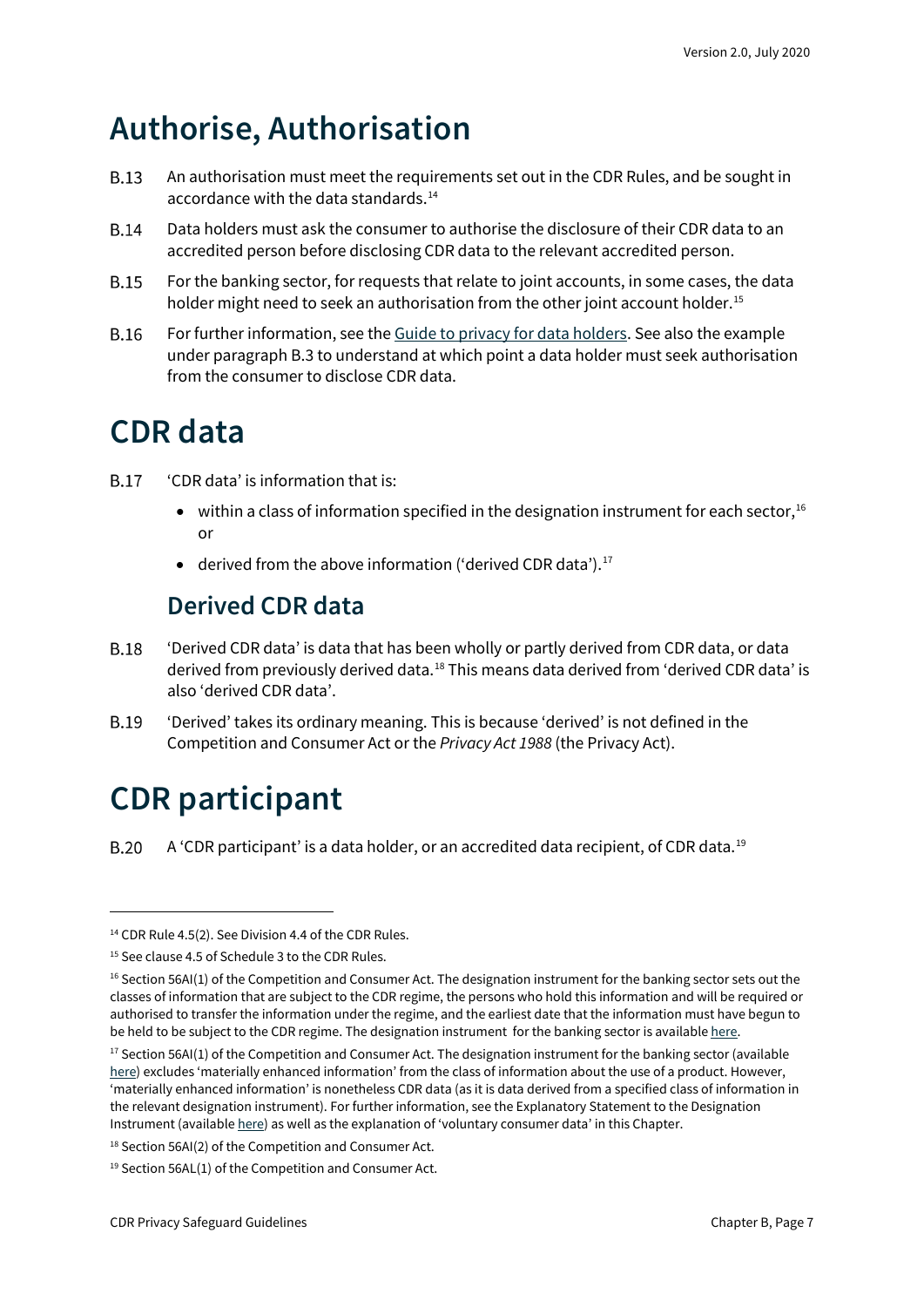### <span id="page-7-0"></span>**CDR policy**

- A 'CDR policy' is a document that provides information to consumers about how CDR data is managed and how they can make an inquiry or a complaint. The policy must be developed and maintained by entities in accordance with Privacy Safeguard 1 and CDR Rule 7.2.
- The CDR policy must be a separate document to an entity's privacy policy. For further information on the suggested process for developing a CDR policy and the minimum requirements for what must be included, see the [Guide to developing a CDR policy.](https://www.oaic.gov.au/consumer-data-right/guidance-and-advice/guide-to-developing-a-cdr-policy/)

# <span id="page-7-1"></span>**CDR receipt**

- **B.23** A 'CDR receipt' is a notice given by an accredited person to a CDR consumer who has consented to the accredited person collecting and using their CDR data, or given to a consumer who has withdrawn such a consent.[20](#page-7-4)
- **B.24** CDR receipts must be given in accordance with CDR Rule 4.18.

# <span id="page-7-2"></span>**CDR regime**

- **B.25** The 'CDR regime' was enacted by the *Treasury Laws Amendment (Consumer Data Right) Act 2019* to insert a new Part IVD into the Competition and Consumer Act.
- **B.26** The CDR regime includes the CDR Rules, privacy safeguards, data standards, designation instruments, and any regulations made in respect of the provisions in the Competition and Consumer Act.

# <span id="page-7-3"></span>**Collect**

- **B.27** 'Collect' is not defined in the Competition and Consumer Act or the Privacy Act.
- **B.28** Under the CDR regime 'collect' has its ordinary, broad meaning (as it does under the Privacy Act). The concept of 'collection' applies broadly, and includes gathering, acquiring or obtaining CDR data by any means including from individuals and other entities.
- **B.29** Section 4(1) of the Competition and Consumer Act, provides that a person 'collects' information only if the person collects the information for inclusion in:
	- a record (within the meaning of the Privacy Act), or
	- a generally available publication (within the meaning of the Privacy Act).<sup>[21](#page-7-5)</sup>

<span id="page-7-4"></span><sup>&</sup>lt;sup>20</sup> CDR Rule 4.18(1).

<span id="page-7-5"></span> $21$  'Record' is defined in s 6(1) of the Privacy Act to include a document or an electronic or other device, with certain exclusions. 'Generally available publication' is defined in s 6(1) of the Privacy Act to include certain publications that are, or will be, generally available to members of the public whether or not published in print, electronically or any other form and whether or not available on the payment of a fee.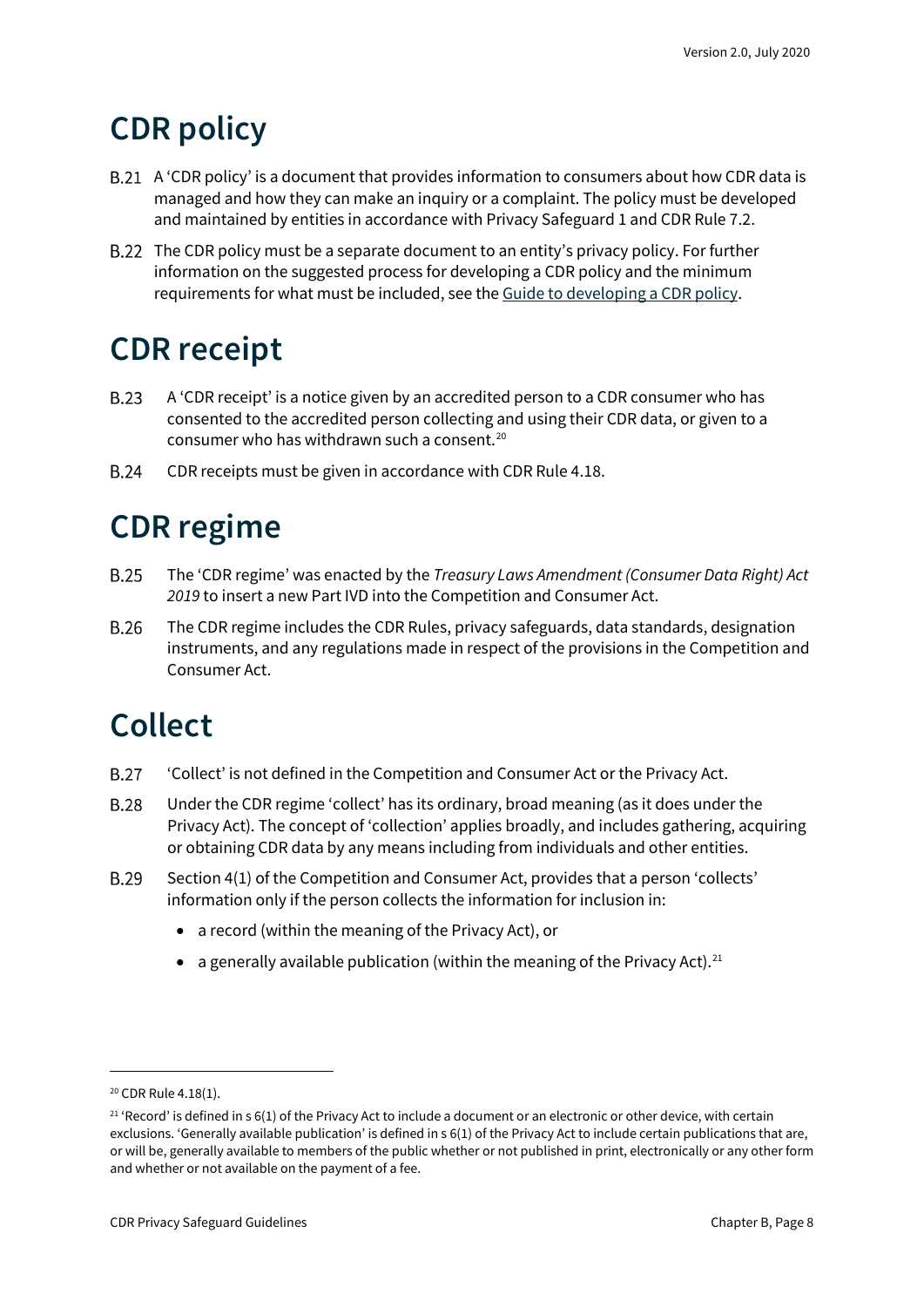### <span id="page-8-0"></span>**Consent**

- **B.30** Consent must meet the requirements set out in the CDR Rules.
- **B.31** Consent is the primary basis on which an accredited person may collect and use CDR data. [22](#page-8-2)
- **B.32** Consent also underpins how an accredited person or accredited data recipient may collect and use CDR data in the CDR regime.<sup>[23](#page-8-3)</sup>
- **B.33** For further information, including the requirements by which an accredited person must seek consent from a consumer, see [Chapter C \(Consent\).](https://www.oaic.gov.au/consumer-data-right/cdr-privacy-safeguard-guidelines/chapter-c-consent-the-basis-for-collecting-and-using-cdr-data)

### <span id="page-8-1"></span>**Consumer, CDR consumer or 'eligible' CDR consumer**

- **B.34** The 'CDR consumer' is the person who is able to:
	- access the CDR data held by a data holder, and
	- direct that the CDR data be disclosed to them or to an accredited person.
- **B.35** A CDR consumer is an identifiable or reasonably identifiable person to whom the CDR data relates, because of the supply of a good or service either to the person or an associate of the person.<sup>[24](#page-8-4)</sup> A consumer can be an individual, another person such as a company, or a business enterprise.<sup>25</sup>
- **B.36** This means a person can be a 'CDR consumer' for CDR data relevant to goods or services used by one of their associates, such as a partner, family member or related body corporate. [26](#page-8-6)
- **B.37** The CDR data that relates to the 'CDR consumer' must be held by:
	- a data holder of the CDR data
	- an accredited data recipient of the CDR data, or
	- an entity that holds the data on behalf of a data holder or accredited data recipient of the CDR data.<sup>[27](#page-8-7)</sup>

<span id="page-8-2"></span> $22$  While consent is the only basis on which an accredited person may collect CDR data, consent is a primary basis on which an accredited person may use CDR data. See Chapter 6 (Privacy Safeguard 6) for further information regarding use of CDR data.

<span id="page-8-3"></span> $23$  For example, an accredited person may only use or disclose CDR data in accordance with a current consent from the consumer unless an exception applies. One way in which an accredited person is authorised to use or disclose CDR data under the CDR Rules is to provide goods or services requested by the consumer. This must be done in compliance with the data minimisation principle and in accordance with a current consent from the consumer (CDR Rule 7.5(1)(a)). For further information, se[e Chapter 6 \(Privacy Safeguard 6\).](https://www.oaic.gov.au/consumer-data-right/cdr-privacy-safeguard-guidelines/chapter-6-privacy-safeguard-6-use-or-disclosure-of-cdr-data-by-accredited-data-recipients-or-designated-gateways)

<span id="page-8-4"></span><sup>&</sup>lt;sup>24</sup> Section 56AI(3)(a) of the Competition and Consumer Act. Note that s 56AI(3)(a)(ii) allows for regulations to be made to prescribe circumstances in which CDR data may relate to a person.

<span id="page-8-5"></span><sup>25</sup> Section 56AI(4) of the Competition and Consumer Act; Explanatory Memorandum, *Treasury Laws Amendment (Consumer Data Right) Bill 2019*, paragraph 1.100.

<span id="page-8-6"></span> $26$  In the banking sector, a key example of this is where CDR data relates to a joint account.

<span id="page-8-7"></span><sup>&</sup>lt;sup>27</sup> Section 56AI(3) of the Competition and Consumer Act.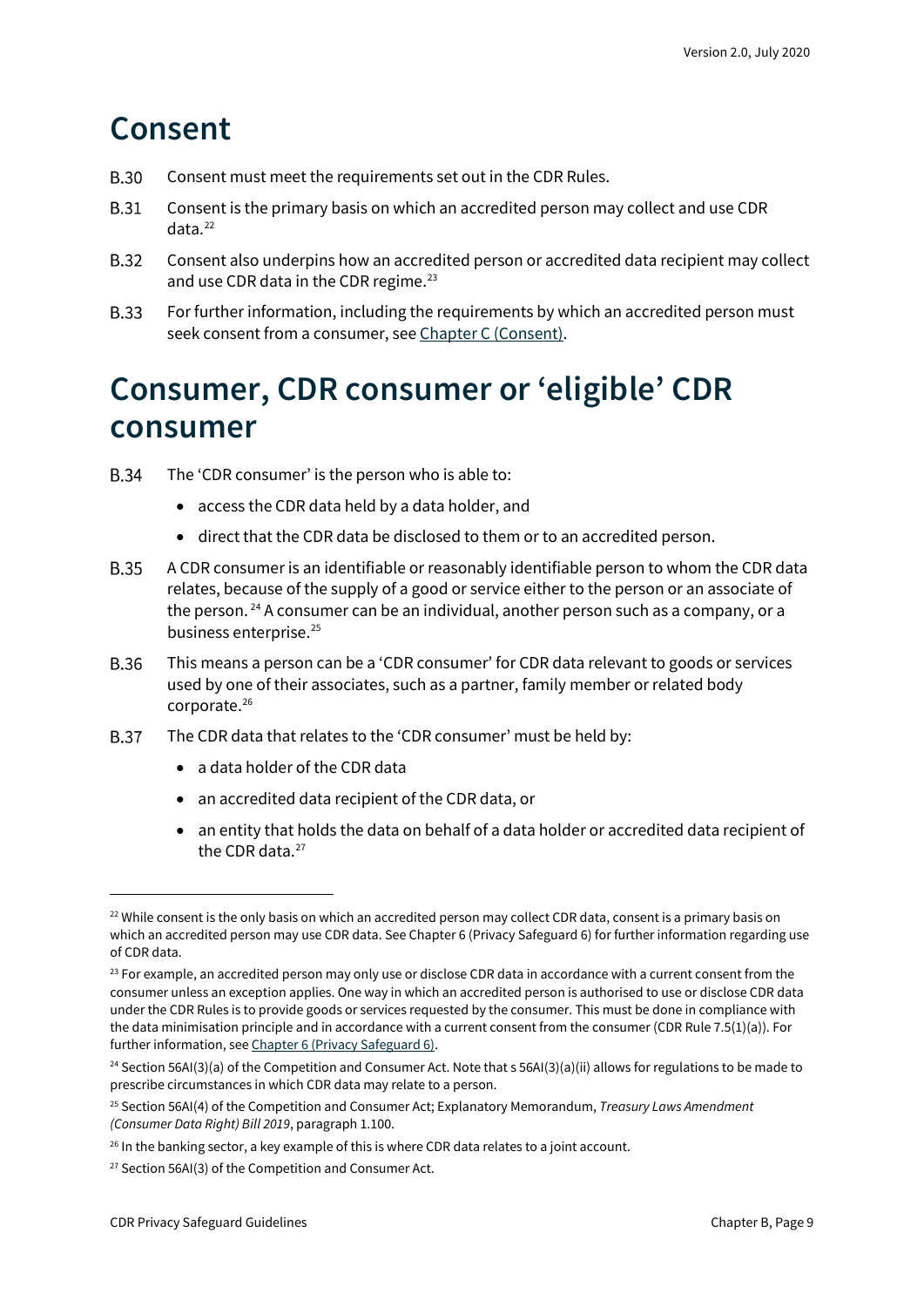- **B.38** Section 4B(1) of the Competition and Consumer Act does not apply for the purposes of determining whether a person is a 'CDR consumer'. [28](#page-9-2) This section explains when a person is taken to have acquired particular goods or services as a consumer, outside of the CDR regime.
- <span id="page-9-0"></span>**B.39** These guidelines use the term 'consumer' to refer to 'CDR consumer'.

#### **Reasonably identifiable**

- **B.40** For a person to be a 'CDR consumer', the person must be identifiable, or 'reasonably identifiable', from the CDR data or other information held by the entity.
- **B.41** For the purpose of determining whether a person is a 'CDR consumer' for CDR data, 'reasonably identifiable' is an objective test that has practical regard to the relevant context. This can include consideration of:
	- the nature and amount of information
	- other information held by the entity (see paragraphs B.56-B.58 for a discussion on the meaning of 'held') and
	- whether it is practicable to use that information to identify the person.
- **B.42** Where it is unclear whether a person is 'reasonably identifiable', an entity should err on the side of caution and act as though the person is 'reasonably identifiable' from the CDR data or other information held by the entity. In practice, this generally means treating the person as a 'CDR consumer' – the entity would need to handle CDR data which relates to the consumer in accordance with the privacy safeguards.
- <span id="page-9-1"></span>**B.43** See B.122-B.125 for a discussion on the meaning of 'reasonably'.

#### **Relates to**

- For a person to be a 'CDR consumer', CDR data must 'relate to' that person. **B.44**
- **B.45** In this context, the concept of 'relates to' is broad. It applies where there is some 'association' between the CDR data and the person which is 'relevant' or 'appropriate' depending on the statutory context.<sup>29</sup> The relevant context in the CDR regime is the Competition and Consumer Act and the Privacy Act.
- **B.46** The Competition and Consumer Act states that the CDR data must 'relate to' the person because of the supply of a good or service to them or an associate of theirs, or because of circumstances of a kind prescribed by the CDR Rules. [30](#page-9-4)
- **B.47** CDR data will not 'relate to' a person unless the data itself is somehow relevant or appropriate for that person's use as a consumer under the CDR regime.
- **B.48** An association between a person and certain CDR data will not be relevant or appropriate merely because, for instance, a sibling or other relative of the person has been supplied

<span id="page-9-2"></span><sup>&</sup>lt;sup>28</sup> Section 56AI(4) of the Competition and Consumer Act.

<span id="page-9-3"></span><sup>&</sup>lt;sup>29</sup> PMT Partners Pty Ltd (in liq) v Australian National Parks and Wildlife Service (1995) 184 CLR 301, 331 (Toohey and Gummow JJ).

<span id="page-9-4"></span><sup>30</sup> Section 56AI(3)(a) of the Competition and Consumer Act.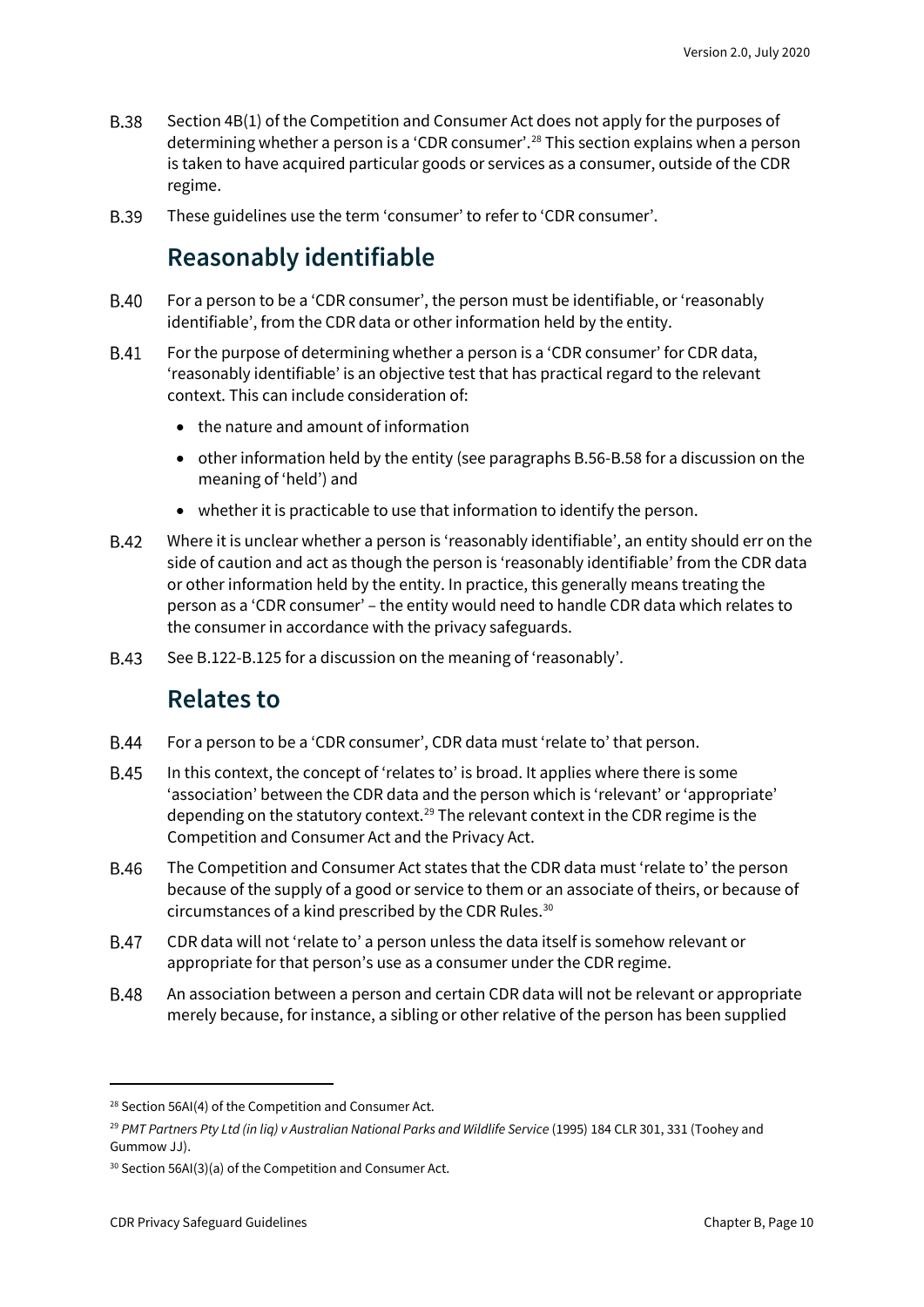goods or services which the data concerns (see the discussion of 'associate' at B.49-B.53 below).

- **B.49** Where information is primarily about a good or service but reveals information about a person's use of that good or service, it 'relates to' the person.<sup>[31](#page-10-2)</sup>
- <span id="page-10-0"></span>**B.50** By using the broad phrase 'relates to', the CDR regime captures meta-data.<sup>[32](#page-10-3)</sup>

#### **Associate**

- **B.51** For a person to be a CDR consumer, CDR data must relate to that person because of the supply of a good or service to the person or one or more of that person's 'associates'.
- **B.52** In this context, 'associate' has the same meaning as in the *Income Tax Assessment Act 1936* (ITA Act).[33](#page-10-4) Section 318 of the ITA Act defines 'associates' with respect to natural persons, companies, trustees and partnerships.[34](#page-10-5)
- **B.53** For natural persons, an associate is:
	- a relative
	- a partner
	- a trustee of a trust under which the person or another associate benefits, or
	- certain companies able to be sufficiently influenced by the person or their associates.
- **B.54** The ITA Act offers further guidance on when a person is an 'associate' of a natural person, trustee of a trust or a company.
- **B.55** The ITA Act does not define 'associate' with respect to a government entity. This means that a government entity that is not a company cannot be a CDR consumer if the CDR data relates to the entity because of the supply of a good or service to one or more of the entity's 'associates', because the entity does not have any 'associates' as defined in the ITA Act.

#### **Held**

- <span id="page-10-1"></span>**B.56** CDR data that relates to a CDR consumer must be 'held' by:
	- a data holder of the CDR data
	- an accredited data recipient of the CDR data, or
	- an entity that holds the data on behalf of a data holder or accredited data recipient of the CDR data.[35](#page-10-6)

<span id="page-10-2"></span><sup>31</sup> Explanatory Memorandum, *Treasury Laws Amendment (Consumer Data Right) Bill 2019*, section 1.108.

<span id="page-10-3"></span><sup>32</sup> This includes meta-data of the type found not to be 'about' an individual for the purpose of the Privacy Act in *Privacy Commissioner v Telstra Corporation Limited* [2017] FCAFA 4: Explanatory Memorandum, *Treasury Laws Amendment (Consumer Data Right) Bill 2019*, section 1.106.

<span id="page-10-4"></span><sup>33</sup> Section 56AI(3) of the Competition and Consumer Act.

<span id="page-10-5"></span><sup>34</sup> For the purposes of the CDR regime, associates of partnerships are not directly relevant, as a partnership is not a 'person'.

<span id="page-10-6"></span><sup>&</sup>lt;sup>35</sup> Section 56AI(3) of the Competition and Consumer Act.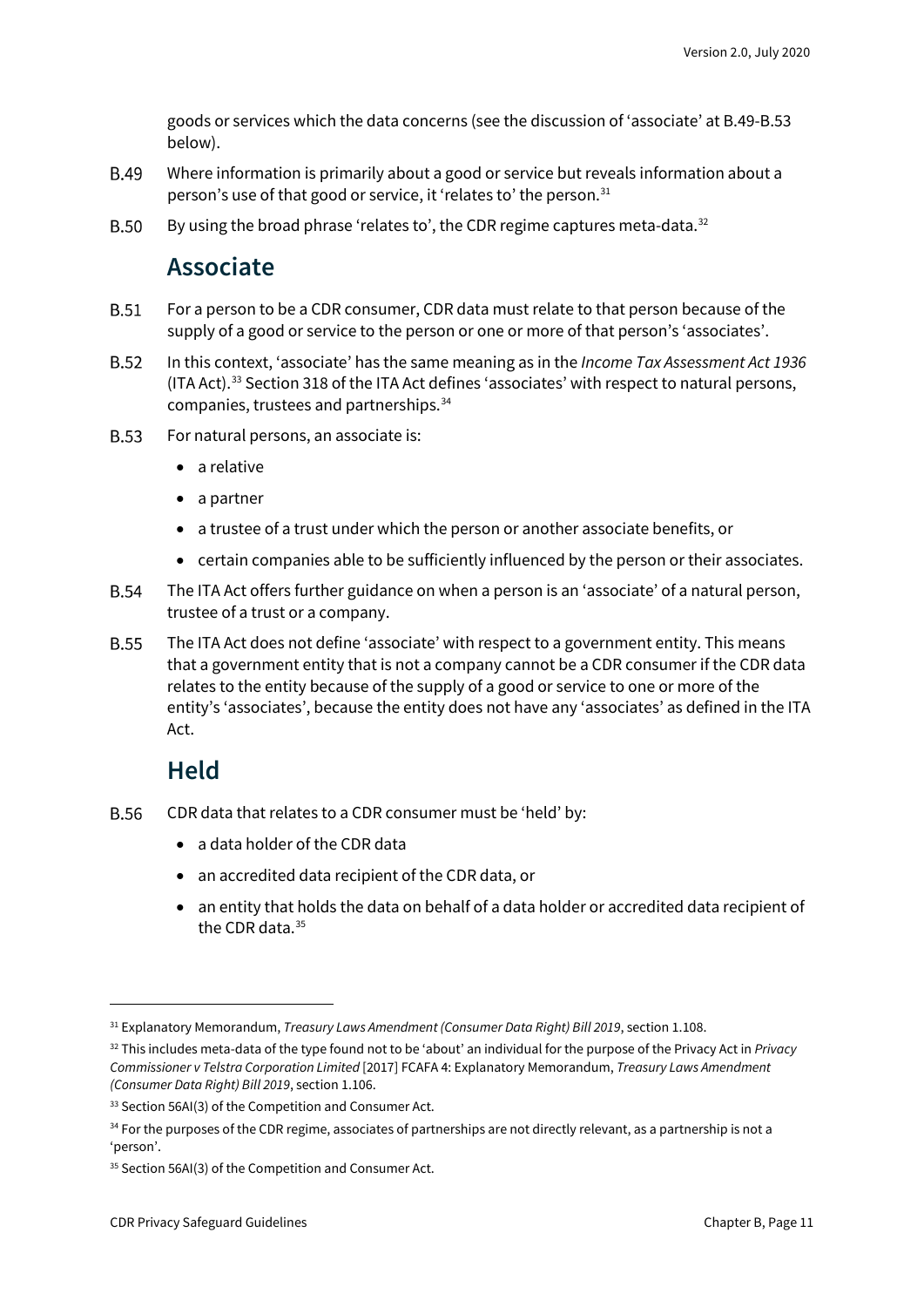- **B.57** Section 4(1) of the Competition and Consumer Act provides that a person 'holds' information if they have possession or control of a record (within the meaning of the Privacy Act)<sup>[36](#page-11-3)</sup> that contains the information.<sup>[37](#page-11-4)</sup> This definition is comparable to the definition of 'holds' in the Privacy Act. [38](#page-11-5)
- <span id="page-11-0"></span>**B.58** If a person has a right or power to deal with particular data, the person has effective control of the data and therefore 'holds' the data.

#### **Eligible CDR consumer**

- **B.59** While 'CDR consumer' is defined in the Competition and Consumer Act, only 'eligible' CDR consumers may make consumer data requests under the CDR Rules.
- **B.60** A consumer for the banking sector is 'eligible' if, at that time:
	- for any consumer the consumer has an account with the data holder that is open and set up in such a way that it can be accessed online, and
	- for a consumer that is an individual the consumer is 18 years or older.<sup>[39](#page-11-6)</sup>
- **B.61** For guidance regarding 'consumers' and 'CDR consumers', see paragraphs B.34 – B.39.

### <span id="page-11-1"></span>**Consumer dashboard, or dashboard**

- B.62 Each accredited person and each data holder must provide a 'consumer dashboard' for CDR consumers.
- B.63 An accredited person's consumer dashboard is an online service that can be used by CDR consumers. Each dashboard is visible only to the accredited person and the relevant CDR consumer.
	- CDR consumers can use their dashboard to manage consumer data requests and associated consents for the accredited person to collect and use CDR data.
	- The service must also notify the consumer of information related to CDR data collected pursuant to a consent.
- **B.64** A data holder's consumer dashboard is an online service that can be used by each CDR consumer to manage authorisations to disclose CDR data in response to consumer data requests. The service must also notify the consumer of information related to CDR data disclosed pursuant to an authorisation.
- **B.65** These guidelines use the term 'dashboard' and 'consumer dashboard' interchangeably.

### <span id="page-11-2"></span>**Consumer data request**

A 'consumer data request' is either: **B.66** 

<span id="page-11-3"></span><sup>&</sup>lt;sup>36</sup> 'Record' is defined in s 6(1) of the Privacy Act.

<span id="page-11-4"></span> $37$  Section 4(1) of the Competition and Consumer Act.

<span id="page-11-5"></span><sup>38</sup> Section 6(1) of the Privacy Act.

<span id="page-11-6"></span><sup>39</sup> Clause 2.1 of Schedule 3 to the CDR Rules.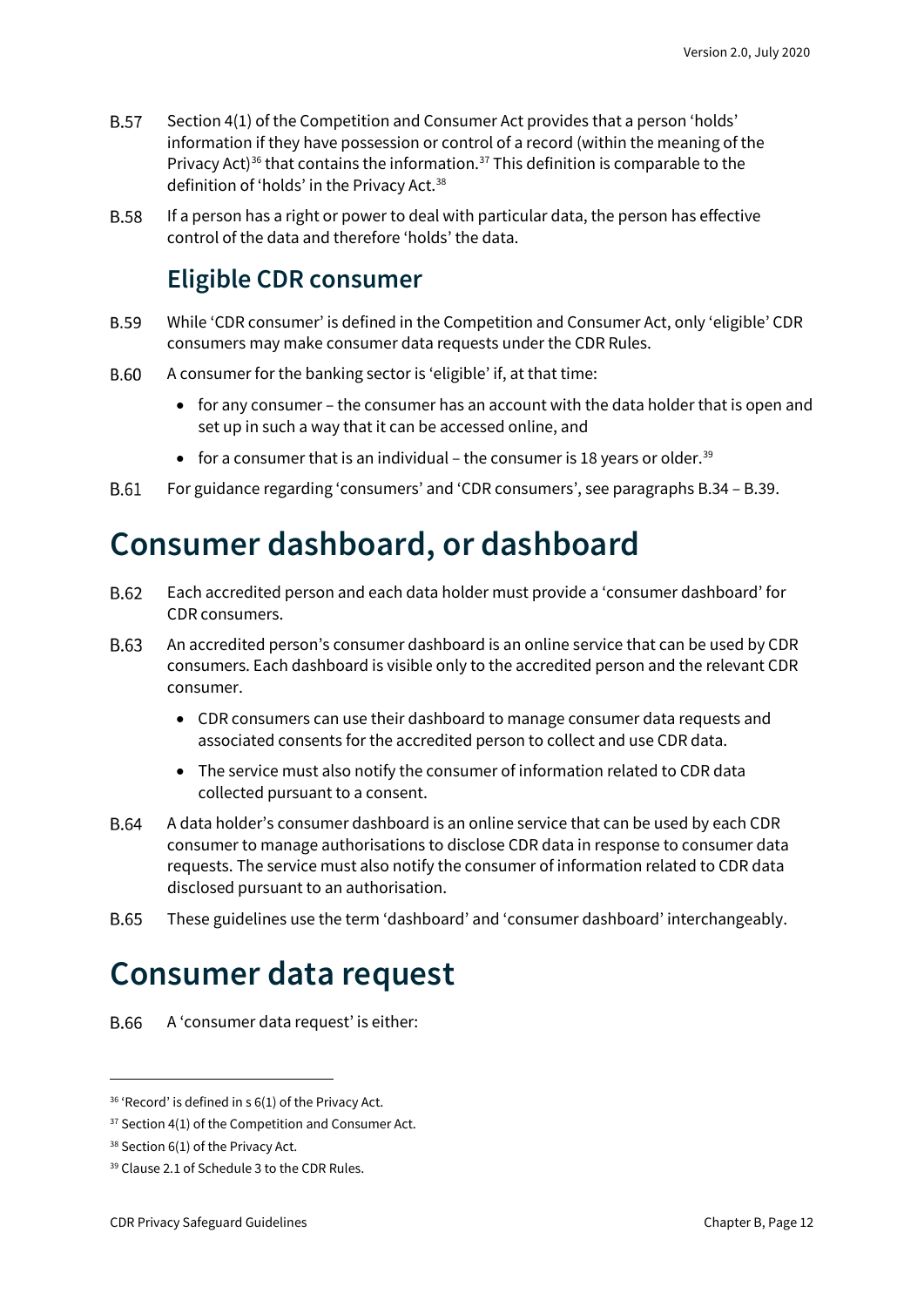- a request made directly by a CDR consumer to a data holder,<sup>[40](#page-12-3)</sup> or
- a request made by an accredited person to a data holder, on behalf of a CDR consumer, in response to the consumer's valid request for the accredited person to seek to collect the consumer's CDR data.<sup>[41](#page-12-4)</sup>
- A request directly from a CDR consumer must be made using the data holder's direct **B.67** request service and may be for some or all of the consumer's CDR data.<sup>[42](#page-12-5)</sup>
- **B.68** A request from an accredited person must be made through the data holder's accredited person request service and must relate only to data the person has consent from the consumer to collect and use. A request from an accredited person must comply with the data minimisation principle.[43](#page-12-6)
- <span id="page-12-0"></span>B.69 Refer to [Chapter C](https://www.oaic.gov.au/consumer-data-right/cdr-privacy-safeguard-guidelines/chapter-c-consent-the-basis-for-collecting-and-using-cdr-data) (Consent) for further information.

#### **Direct request service**

- **B.70** A data holder's 'direct request service' is an online service that allows eligible CDR consumers to make consumer data requests directly to the data holder in a timely and efficient manner.[44](#page-12-7)
- **B.71** It also allows CDR consumers to receive the requested data in human-readable form and sets out any fees for disclosure of voluntary consumer data.
- <span id="page-12-1"></span>**B.72** This service must conform with the data standards.

#### **Accredited person request service**

- **B.73** A data holder's 'accredited person request service' is an online service allowing accredited persons to make consumer data requests to the data holder on behalf of eligible CDR consumers.[45](#page-12-8)
- **B.74** It also allows accredited persons to receive requested data in machine-readable form.
- <span id="page-12-2"></span>**B.75** This service must conform with the data standards.

#### **Valid consumer data request**

**B.76** A consumer data request is 'valid' if it is made directly by an eligible CDR consumer.<sup>46</sup>

<span id="page-12-8"></span><sup>45</sup> CDR Rule 1.13(3).

<span id="page-12-9"></span><sup>46</sup> CDR Rule 3.3(3).

<span id="page-12-3"></span><sup>40</sup> CDR Rule 3.3(1).

<span id="page-12-4"></span><sup>41</sup> CDR Rule 4.4(1).

<span id="page-12-5"></span><sup>&</sup>lt;sup>42</sup> CDR Rule 3.3(1). For the banking sector, it is not currently possible for a consumer to make a consumer data request directly to a data holder. This is because the ACCC has exempted data holders in the banking sector from complying with the direct to consumer data sharing obligation in Rule 3.4(3) and all related CDR Rules until 1 November 2021. For further information about these exemptions, see the ['Consumer data right exemptions register'](https://www.accc.gov.au/public-registers/consumer-data-right-exemptions-register) on the ACCC's website.

<span id="page-12-6"></span><sup>43</sup> CDR Rule 4.4(1).

<span id="page-12-7"></span><sup>44</sup> CDR Rule 1.13(2). For the banking sector, it is not currently possible for a consumer to make a consumer data request directly to a data holder. This is because the ACCC has exempted data holders in the banking sector from complying with the direct to consumer data sharing obligation in Rule 3.4(3) and all related CDR Rules until 1 November 2021. For further information about these exemptions, see the ['Consumer data right exemptions register'](https://www.accc.gov.au/public-registers/consumer-data-right-exemptions-register) on the ACCC's website.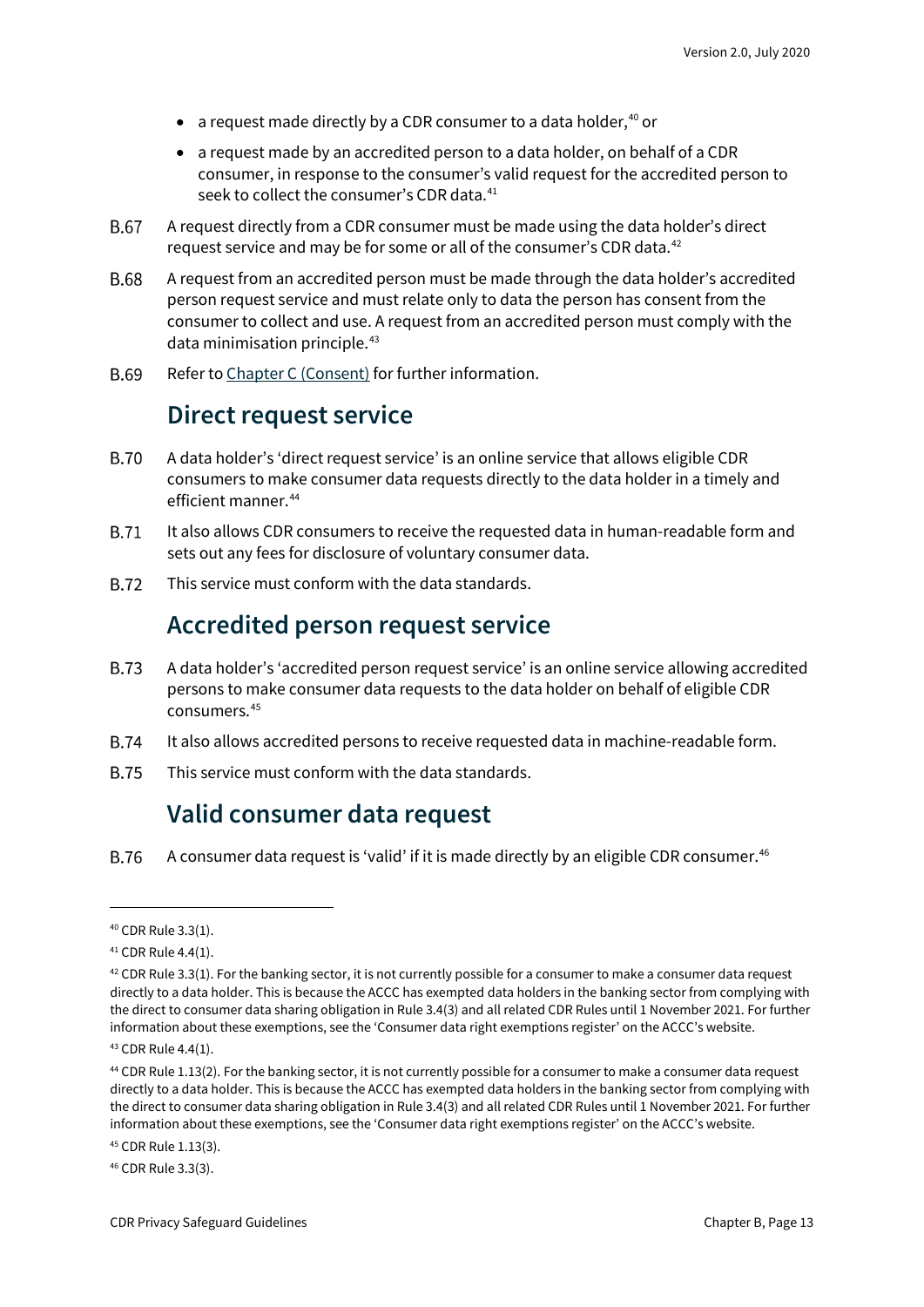#### **Valid request**

- <span id="page-13-0"></span>**B.77** A 'valid' request is defined in the CDR Rules in Part 3 (Consumer data requests made by eligible CDR consumers) and Part 4 (Consumer data requests made by accredited persons).
- **B.78** Under Part 3, a consumer data request made by a CDR consumer directly to a data holder is 'valid' if it is made by a CDR consumer who is eligible to make the request. $47$
- **B.79** An 'eligible' consumer for the banking sector is discussed above at paragraphs B.59 to B.61.
- **B.80** Under Part 4 of the CDR Rules, a request is 'valid' if:
	- the CDR consumer has requested the accredited person to provide goods or services to themselves or another person and the accredited person needs the CDR data to provide those goods or services
	- the accredited person has asked the consumer to give their consent for the person to collect and use the CDR data in order to provide those goods or services and
	- the CDR consumer has given consent in response to the accredited person's request (and that consent has not been withdrawn).<sup>[48](#page-13-5)</sup>
- **B.81** Refer to [Chapter 3 \(Privacy Safeguard 3\)](https://www.oaic.gov.au/consumer-data-right/cdr-privacy-safeguard-guidelines/chapter-3-privacy-safeguard-3-seeking-to-collect-cdr-data-from-cdr-participants) for further information regarding valid requests.

### <span id="page-13-1"></span>**CDR Rules**

- **B.82** The consumer data rules (CDR Rules) refer to the *Competition and Consumer (Consumer Data Right) Rules 2020*.
- **B.83** The ACCC has the power to make rules, $49$  with the consent of the Minister, $50$  to determine how the CDR functions in each sector. CDR Rules may be made on all aspects of the CDR regime (as provided in Part IVD the Competition and Consumer Commission Act) including the privacy safeguards, accreditation of an entity, the Data Standards Body and the format of CDR data and the data standards.

#### <span id="page-13-3"></span><span id="page-13-2"></span>**Current**

#### **Current consent**

**B.84** Consent to collect and use particular CDR data is 'current' if it has not expired under CDR Rule 4.14.[51](#page-13-8)

<span id="page-13-4"></span> $47$  CDR Rule 3.3(3). For the banking sector, it is not currently possible for a consumer to make a consumer data request directly to a data holder. This is because the ACCC has exempted data holders in the banking sector from complying with the direct to consumer data sharing obligation in Rule 3.4(3) and all related CDR Rules until 1 November 2021. For further information about these exemptions, see the ['Consumer data right exemptions register'](https://www.accc.gov.au/public-registers/consumer-data-right-exemptions-register) on the ACCC's website.

<span id="page-13-5"></span><sup>48</sup> CDR Rule 4.3.

<span id="page-13-6"></span><sup>49</sup> Section 56BA(1) of the Competition and Consumer Act.

<span id="page-13-7"></span><sup>50</sup> Section 56BR of the Competition and Consumer Act.

<span id="page-13-8"></span><sup>51</sup> CDR Rule 1.7(1) (Definitions).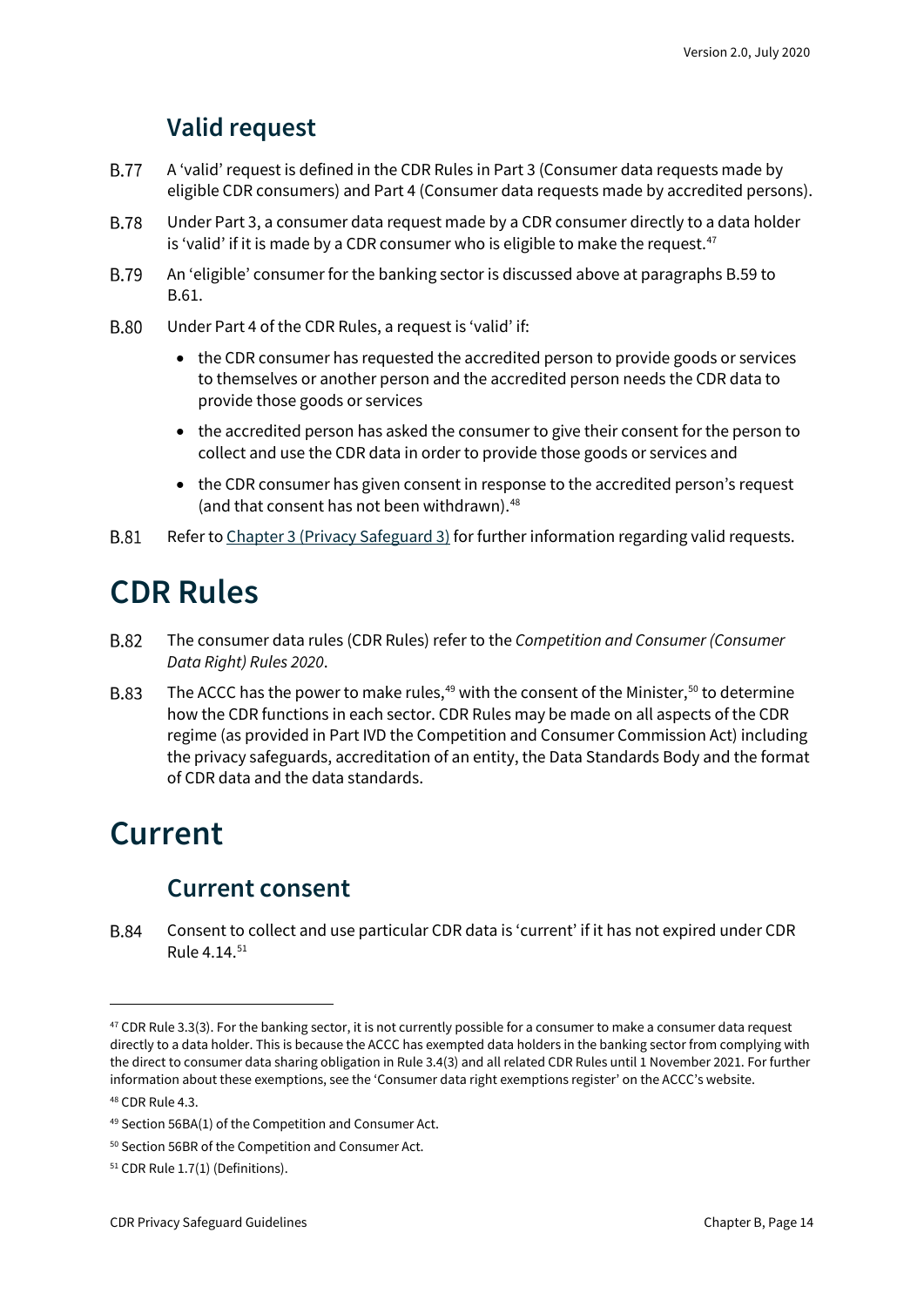- **B.85** CDR Rule 4.14 provides that consent expires if:
	- it is withdrawn
	- the accredited person is notified by the data holder of the withdrawal of authorisation
	- the period of consent has ended
	- 12 months has passed after consent was given
	- another CDR Rule provides that consent expires, or
	- the accredited person's accreditation is revoked or surrendered.

#### **Current authorisation**

- <span id="page-14-0"></span>**B.86** Authorisation to disclose particular CDR data to an accredited person is 'current' if it has not expired under CDR Rule 4.26.
- **B.87** CDR Rule 4.26 provides that authorisation expires if:
	- it is withdrawn
	- the consumer ceases to be eligible
	- the data holder is notified by the accredited person of the withdrawal of consent to collect the CDR data
	- the period of authorisation has ended
	- authorisation was for a single occasion and the disclosure has occurred
	- 12 months has passed after authorisation was given
	- another CDR Rule provides that authorisation expires, or
	- the accreditation of the accredited person to whom the data holder is authorised to disclose is revoked or surrendered.

#### <span id="page-14-1"></span>**Consumer Experience Guidelines**

- **B.88** The Consumer Experience Guidelines set out guidelines for best practice design patterns to be used by entities seeking consent from consumers under the CDR regime.
- **B.89** The Consumer Experience Guidelines are made by the Data Standards Body and cover:
	- the process and decision points that a consumer steps through when consenting to share their data
	- what (and how) information should be presented to consumers to support informed decision making, and
	- language that should be used (where appropriate) to ensure a consistent experience for consumers across the broader CDR ecosystem.
- B.90 The Consumer Experience Guidelines contain supporting examples illustrating how a range of key CDR Rules can be implemented.
- **B.91** The Consumer Experience Guidelines are available on the Data Standards Body website, [consumerdatastandards.gov.au.](http://www.consumerdatastandards.gov.au/)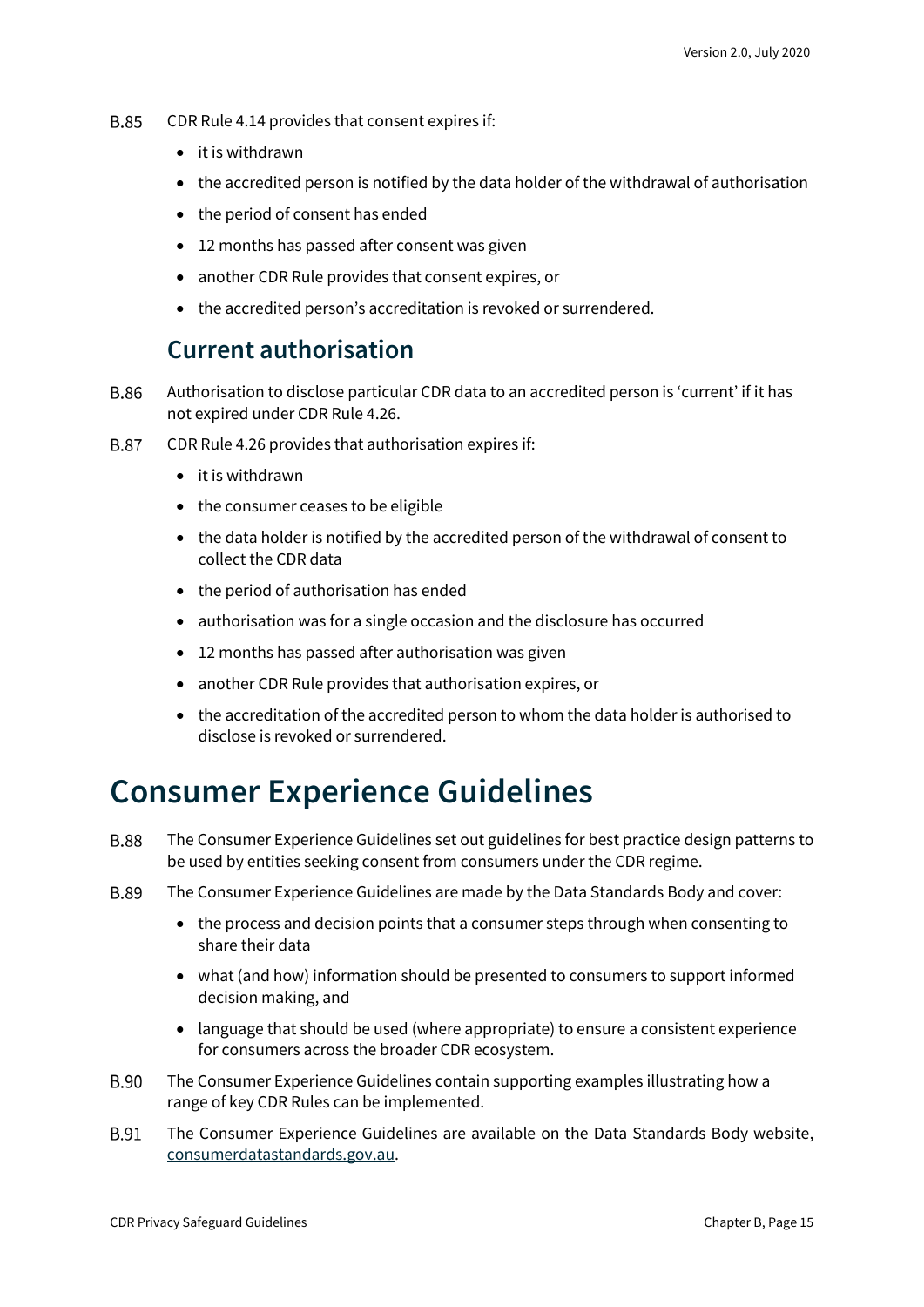#### <span id="page-15-0"></span>**Data holder**

- **B.92** A person is a data holder of CDR data if the person holds the CDR data, is not a designated gateway for the data, began to hold the data after the earliest holding day, and any of the three cases below apply: $52$ 
	- The person is specified or belongs to a class of persons specified in a designation instrument and neither the CDR data, nor any other CDR data from which the CDR data was directly or indirectly derived, was disclosed to the person under the CDR Rules.<sup>[53](#page-15-4)</sup>
	- Neither the CDR data, nor any other CDR data from which the CDR data was directly or indirectly derived, was disclosed to the person under the CDR Rules, and the person is an accredited data recipient of other CDR data.<sup>[54](#page-15-5)</sup>
	- The CDR data or any other CDR data from which the CDR data was directly or indirectly derived was disclosed to the person under the CDR Rules, the person is an accredited person and the conditions specified in the CDR Rules are met.<sup>[55](#page-15-6)</sup>
- <span id="page-15-1"></span>B.93 For further information on the privacy obligations for data holder, see the Guide to privacy [for data holders.](https://www.oaic.gov.au/consumer-data-right/guidance-and-advice/guide-to-privacy-for-data-holders/)

#### **Earliest holding day**

- **B.94** A designation instrument must specify the 'earliest holding day' for a particular sector. This is the day on which data held by an entity may be CDR data. $56$
- **B.95** Under the designation instrument for the banking sector, the earliest holding day is 1 January 2017. $57$

### <span id="page-15-2"></span>**Data minimisation principle**

- The data minimisation principle limits the scope and amount of CDR data an accredited **B.96** person may collect and use.
- **B.97** An accredited person collects and uses CDR data in compliance with the data minimisation principle if:[58](#page-15-9)
	- a. when making a consumer data request on behalf of a consumer, the person does not seek to collect:

<span id="page-15-3"></span> $52$  Section 56AJ(1) of the Competition and Consumer Act and CDR Rules 1.7(1) and 1.7(3).

<span id="page-15-4"></span><sup>&</sup>lt;sup>53</sup> For example, the person is an accredited data recipient of that CDR data or is an outsourced service provider to whom the CDR data was disclosed under CDR Rule 4.8(2).

<span id="page-15-5"></span><sup>54</sup> Section 56AJ(3) of the Competition and Consumer Act. This means that the person is an accredited person who is an accredited data recipient in respect of data other than the CDR data in question. Although under the designation instrument only authorised deposit-taking institutions (ADIs) are designated as persons who hold the specified classes of information for the purposes of s 56AC(2)(b), a non-ADI accredited person may become a data holder in respect of certain CDR data if this circumstance applies.

<span id="page-15-6"></span><sup>&</sup>lt;sup>55</sup> The conditions for the banking sector are contained in clause 7.2 of Schedule 3 to the CDR Rules.

<span id="page-15-7"></span> $56$  Section 56AJ(1)(b) of the Competition and Consumer Act.

<span id="page-15-8"></span><sup>57</sup> Section 5(3) of the designation instrument.

<span id="page-15-9"></span><sup>58</sup> CDR Rule 1.8.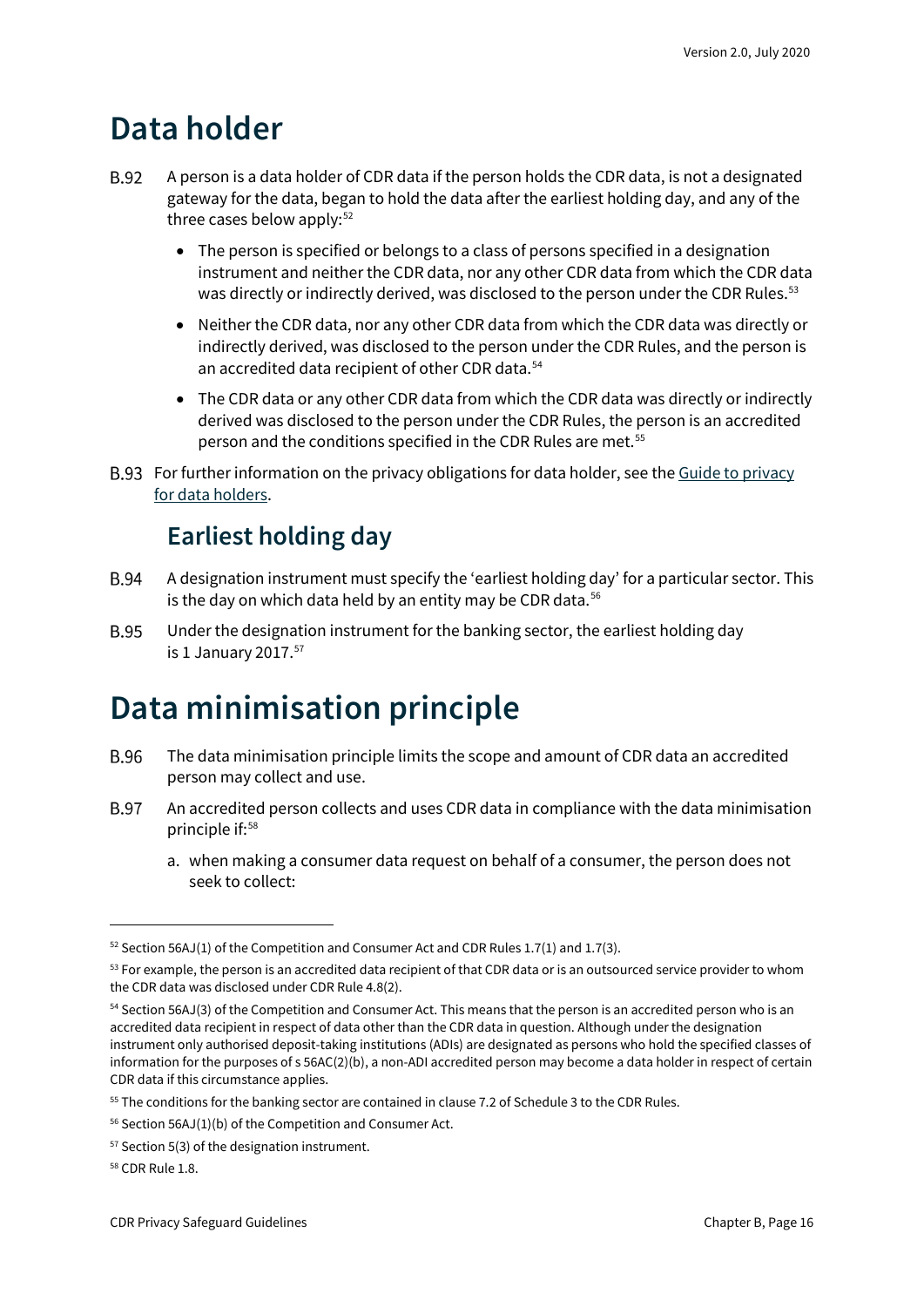- i. more CDR data than is reasonably needed, or
- ii. CDR data that relates to a longer time period than is reasonably needed

in order to provide the goods or services requested by the consumer, and

b. the person does not use the collected data or derived data beyond what is reasonably needed in order to provide the requested goods or services.

#### <span id="page-16-0"></span>**Data standards**

- **B.98** A 'data standard' is a standard made by the Data Standards Chair of the Data Standards Body under section 56FA of the Competition and Consumer Act.
- **B.99** Data standards are about:
	- the format and description of CDR data
	- the disclosure of CDR data
	- the collection, use, accuracy, storage, security and deletion of CDR data
	- de-identifying CDR data, or
	- $\bullet$  other matters prescribed by regulations.<sup>[59](#page-16-2)</sup>
- The current data standards are available on CSIRO's Data61 Consumer Data Standards website[, consumerdatastandards.gov.au](https://consumerdatastandards.gov.au/) and include the following:
	- API Standards
	- Information Security Standards, and
	- Consumer Experience Standards.

#### **Consumer Experience Standards**

- <span id="page-16-1"></span>B.101 The 'Consumer Experience Standards' are data standards $60$  regarding:
	- the obtaining of authorisations and consents and withdrawal of authorisations and consents
	- the collection and use of CDR data, including requirements to be met by CDR participants in relation to seeking consent from CDR consumers
	- the authentication of CDR consumers, and
	- the types of CDR data and descriptions of those types to be used by CDR participants in making and responding to requests ('Data Language Standards').
- The Consumer Experience Standards are available on CSIRO's Data61 Consumer Data Standards website[, consumerdatastandards.gov.au.](http://www.consumerdatastandards.gov.au/)

<span id="page-16-2"></span><sup>59</sup> Section 56FA(1) of the Competition and Consumer Act.

<span id="page-16-3"></span> $60$  Section 56FA(3) of the Competition and Consumer Act and CDR Rule 8.11.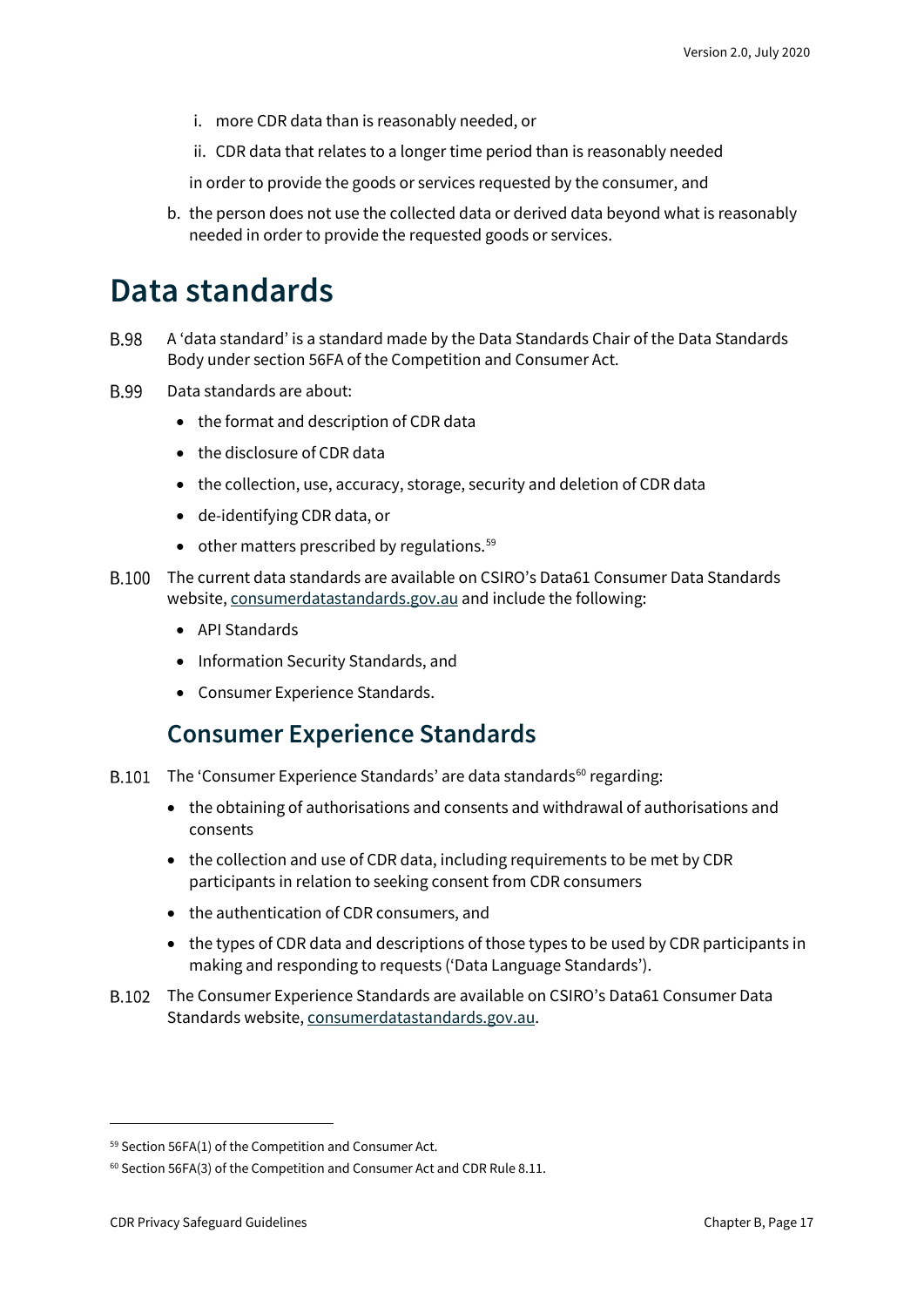#### Data Language Standards

- B.103 The 'Data Language Standards' are data standards<sup>[61](#page-17-3)</sup> regarding the types of CDR data and descriptions of those types to be used by CDR participants in making and responding to requests.
- The Data Language Standards form part of the Consumer Experience Standards and are available on CSIRO's Data61 Consumer Data Standards website, [consumerdatastandards.gov.au.](http://www.consumerdatastandards.gov.au/)

#### <span id="page-17-0"></span>**Designated gateway**

- A 'designated gateway' is a person is specified in a legislative instrument made under s 56AC(2) of the Competition and Consumer Act.<sup>[62](#page-17-4)</sup>
- B.106 There are currently no designated gateways in the CDR regime.

### <span id="page-17-1"></span>**Designation instrument**

- A 'designation instrument' is a legislative instrument made by the Minister under section 56AC(2) of the Competition and Consumer Act.<sup>[63](#page-17-5)</sup>
- A designation instrument designates a sector of the Australian economy for the purposes of the CDR regime by specifying classes of information that can be transferred under the CDR, among other things.
- These guidelines use 'designation instrument' to refer to the designation instrument for the banking sector (the Consumer Data Right (Authorised Deposit-Taking Institutions) Designation 2019), dated 4 September 2019.

### <span id="page-17-2"></span>**Disclosure**

- 'Disclosure' is not defined in the Competition and Consumer Act or the Privacy Act.
- Under the CDR regime 'disclose' takes its ordinary, broad meaning.
- An entity discloses CDR data when it makes the data accessible or visible to others outside the entity. [64](#page-17-6) This interpretation focuses on the act done by the disclosing party, and not on the actions or knowledge of the recipient. Disclosure, in the context of the CDR regime, can occur even where the data is already held by the recipient.<sup>[65](#page-17-7)</sup>

<span id="page-17-3"></span><sup>&</sup>lt;sup>61</sup> Section 56FA(3) of the Competition and Consumer Act and CDR Rule 8.11.

<span id="page-17-4"></span><sup>62</sup> Section 56AL of the Competition and Consumer Act.

<span id="page-17-5"></span><sup>63</sup> Section 56AM(1) of the Competition and Consumer Act.

<span id="page-17-6"></span><sup>64</sup> Information will be 'disclosed' under the CDR regime regardless of whether an entity retains effective control over the data. This is different to the situation under the Privacy Act, where in some limited circumstances the provision of information from an entity to a contractor to provide services on behalf of the entity may be a use, rather than a disclosure. See paragraph B.144 i[n Chapter B: Key concepts](https://www.oaic.gov.au/privacy/australian-privacy-principles-guidelines/chapter-b-key-concepts/#use) of the APP Guidelines.

<span id="page-17-7"></span><sup>65</sup> For a similar approach to interpreting 'disclosure', see *Pratt Consolidated Holdings Pty Ltd v Commissioner of Taxation*  [2011] AATA 907, [112]–[119].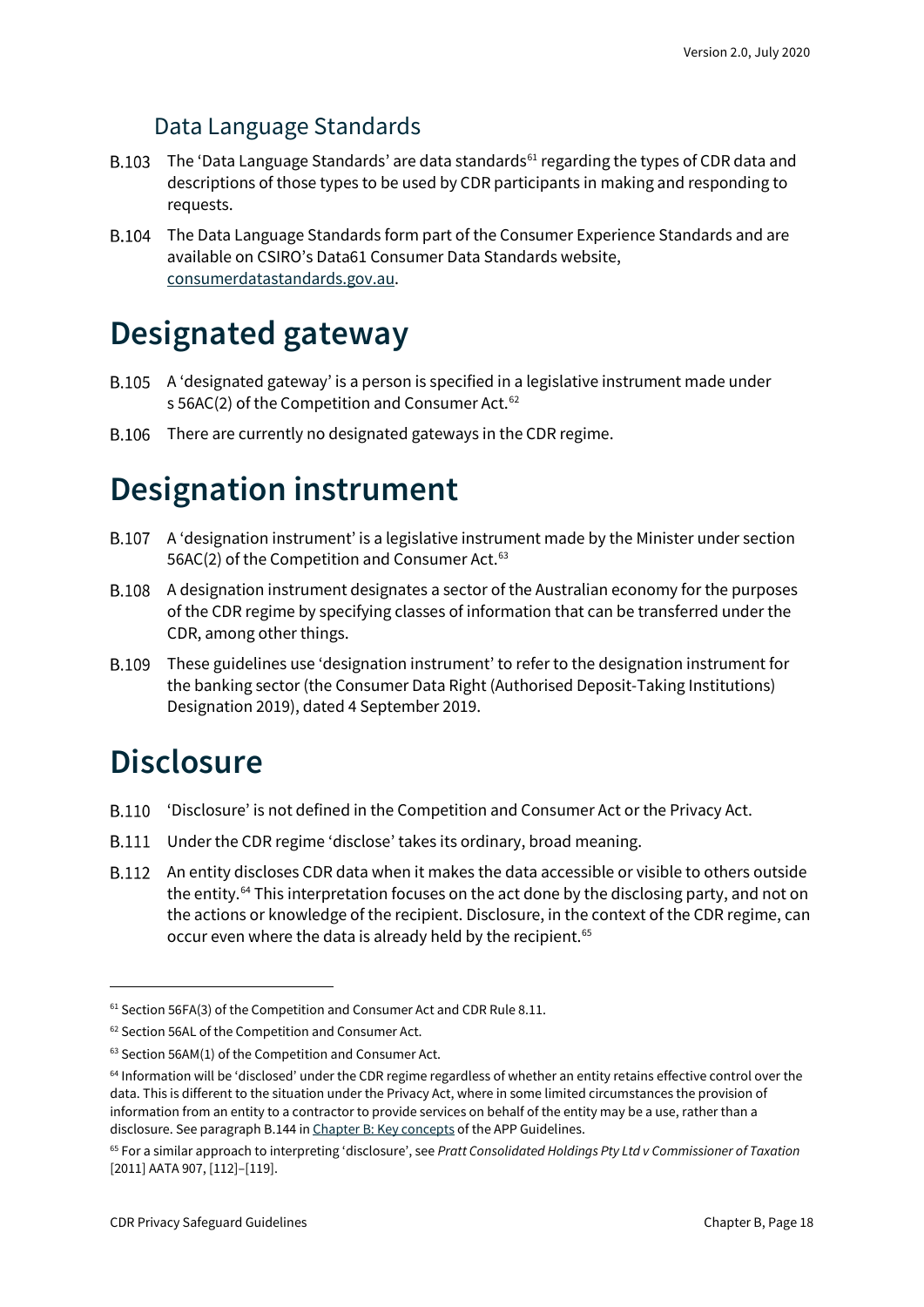- B.113 For example, an entity discloses CDR data when it transfers a copy of the data in machinereadable form to another entity.
- B.114 'Disclosure' is a separate concept from:
	- 'Unauthorised access' which is addressed i[n Chapter 12 \(Privacy Safeguard 12\).](https://www.oaic.gov.au/consumer-data-right/cdr-privacy-safeguard-guidelines/chapter-12-privacy-safeguard-12-security-of-cdr-data-and-destruction-of-de-identification-of-redundant-cdr-data) An entity is not taken to have disclosed CDR data where a third party intentionally exploits the entity's security measures and gains unauthorised access to the information. Examples include unauthorised access following a cyber-attackor a theft, including where the third party then makes that data available to others outside the entity.
	- 'Use' which is discussed in paragraphs B.148–B.149 below. 'Use' encompasses information handling and management activities occurring within an entity's effective control, for example, when staff of an entity access, read, exchange or make decisions based on CDR data the entity holds.

# <span id="page-18-0"></span>**Eligible**

'Eligible' CDR consumers are discussed at paragraphs B.59–B.61.

### <span id="page-18-1"></span>**Outsourced service provider**

- The CDR Rules provide that an 'outsourced service provider' is a person to whom an accredited person discloses CDR data under a 'CDR outsourcing arrangement'.<sup>[66](#page-18-3)</sup>
- <span id="page-18-2"></span>B.117 Any provision of CDR data by an accredited data recipient to an outsourced service provider will be a disclosure. [67](#page-18-4)

#### **CDR outsourcing arrangement**

- A person discloses CDR data to another person under a 'CDR outsourcing arrangement' if it does so under a written contract between the discloser and the recipient under which the recipient: [68](#page-18-5)
	- will provide, to the discloser, goods or services using CDR data
	- must take the steps in Schedule 2 to the CDR Rules to protect CDR data disclosed to it by the discloser, and any CDR data that it directly or indirectly derives from the CDR data, as if it were an accredited data recipient
	- must not use or disclose any such CDR data other than in accordance with the contract

<span id="page-18-3"></span> $66$  CDR Rules 1.7(1) (Definitions) and 1.10.

<span id="page-18-4"></span><sup>67</sup> Whether an accredited data recipient retains effective control over the data does not affect whether data is 'disclosed'. This is different to the situation under the Privacy Act, where in some limited circumstances the provision of information from an entity to a contractor to provide services on behalf of the entity may be a use, rather than a disclosure. See paragraph B.144 i[n Chapter B: Key concepts](https://www.oaic.gov.au/privacy/australian-privacy-principles-guidelines/chapter-b-key-concepts/#use) of the APP Guidelines.

<span id="page-18-5"></span> $68$  CDR Rules 1.7(1) (Definitions) and 1.10.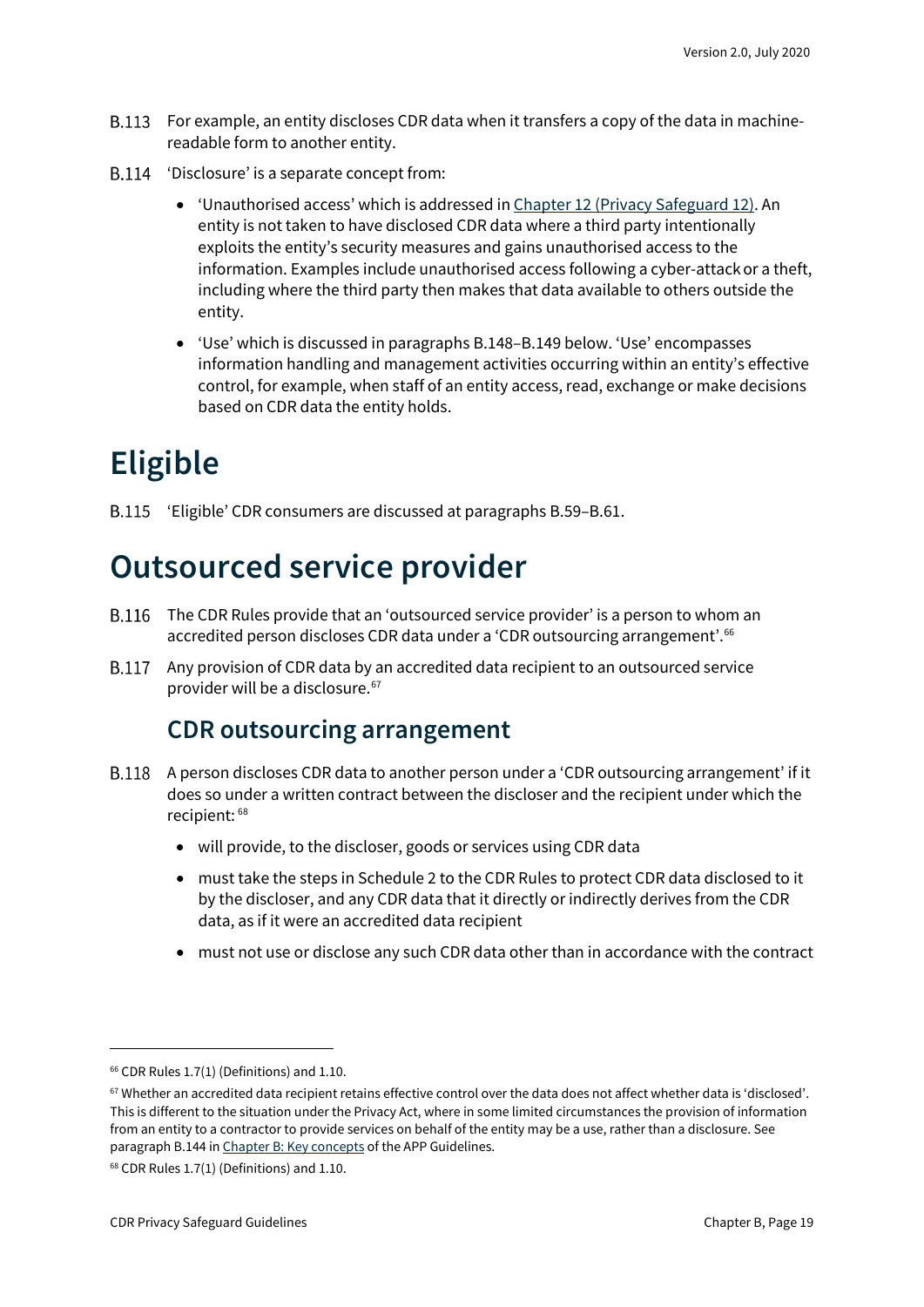- must not disclose such CDR data to another person otherwise than under a CDR outsourcing arrangement, and if it does so, it must ensure that the other person complies with the requirements of the CDR outsourcing arrangement, and
- must, if directed by the discloser:
	- o delete (in accordance with the CDR data deletion process) or return to the discloser any CDR data disclosed to it by the discloser
	- o provide to the discloser records of any deletion that are required to be made under the CDR data deletion process, and
	- $\circ$  direct any other person to which it has disclosed CDR data to take corresponding steps.

#### <span id="page-19-0"></span>**Purpose**

- A person is deemed to engage in conduct for a particular 'purpose' if they engage in the conduct for purposes which include that purpose, and where that purpose is a substantial purpose.<sup>[69](#page-19-2)</sup>
- B.120 The purpose of an act is the reason or object for which it is done.
- There may be multiple purposes. If one of those purposes is a substantial purpose, a person is deemed to engage in conduct for that particular purpose.<sup>[70](#page-19-3)</sup> This means that:
	- all substantial purposes for which a person holds CDR data are deemed to be a 'purpose' for which the person holds the data, and
	- if one purpose for a use of CDR data is direct marketing, and that purpose is a substantial purpose, the use is deemed to be for the purpose of direct marketing for the purposes of Privacy Safeguard 6.

### <span id="page-19-1"></span>**Reasonable, Reasonably**

- B.122 'Reasonable' and 'reasonably' are used in the privacy safeguards and CDR Rules to qualify a test or obligation. An example is that a 'CDR consumer' is a person who is identifiable or 'reasonably' identifiable from certain CDR data or related information.<sup>[71](#page-19-4)</sup>
- 'Reasonable' and 'reasonably' are not defined in the Competition and Consumer Act or the Privacy Act. The terms bear their ordinary meaning, as being based upon or according to reason and capable of sound explanation.
- What is reasonable is a question of fact in each individual case. It is an objective test that has regard to how a reasonable person, who is properly informed, would be expected to act in the circumstances. What is reasonable can be influenced by current standards and practices.[72](#page-19-5)

<span id="page-19-2"></span> $69$  Section 4F(1)(b) of the Competition and Consumer Act.

<span id="page-19-3"></span><sup>70</sup> Section 4F of the Competition and Consumer Act.

<span id="page-19-4"></span> $71$  Section 56AI(3)(c) of the Competition and Consumer Act.

<span id="page-19-5"></span><sup>72</sup> For example, *Jones v Bartlett* [2000] HCA 56, [57]–[58] (Gleeson CJ); *Bankstown Foundry Pty Ltd v Braistina* [1986] HCA 20, [12] (Mason, Wilson and Dawson JJ).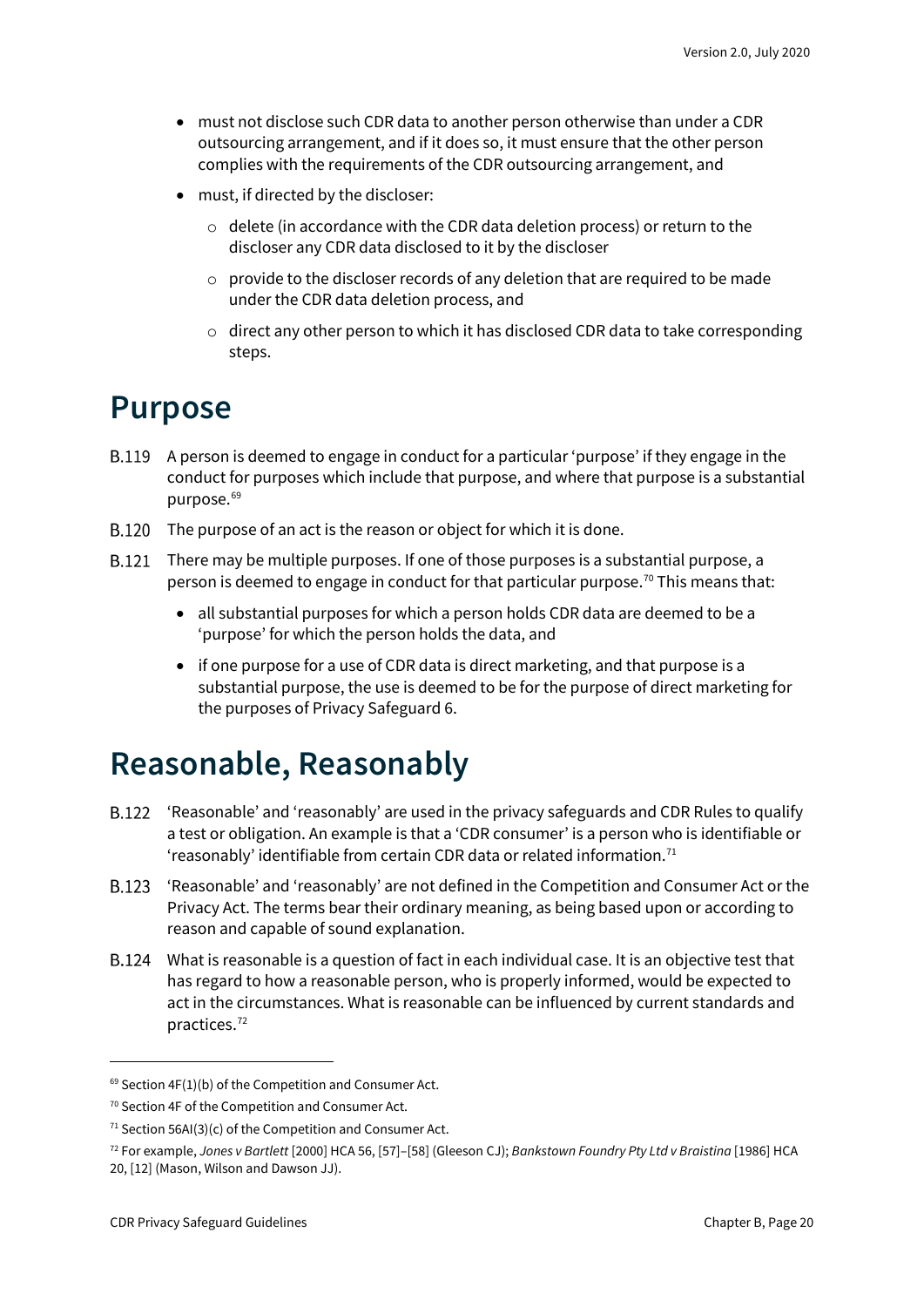An entity must be able to justify its conduct as 'reasonable'. The High Court has observed that whether there are 'reasonable grounds' to support a course of action 'requires the existence of facts which are sufficient to [persuade] a reasonable person',[73](#page-20-5) and 'involves an evaluation of the known facts, circumstances and considerations which may bear rationally upon the issue in question'.<sup>[74](#page-20-6)</sup> There may be a conflicting range of objective circumstances to be considered, and the factors in support of a conclusion should outweigh those against.

#### <span id="page-20-0"></span>**Reasonable steps**

- B.126 The 'reasonable steps' test is an objective test and is to be applied in the same manner as 'reasonable' and 'reasonably'.
- B.127 An entity must be able to justify that reasonable steps were taken.

### <span id="page-20-1"></span>**Redundant data**

CDR data is 'redundant data' if the data is collected by an accredited data recipient under the CDR regime and the entity no longer needs any of the data for a purpose permitted under the CDR Rules or for a purpose for which the entity may use or disclose it under Division 5, Part IVD of the Competition and Consumer Act.[75](#page-20-7)

### <span id="page-20-2"></span>**Required consumer data**

- CDR data is 'required consumer data' if it is required to be disclosed by a data holder to:
	- a CDR consumer in response to a valid consumer data request under CDR Rule 3.4(3), or
	- an accredited person in response to a consumer data request under CDR Rule 4.6(4).
- 'Required consumer data' for the banking sector is defined in clause 3.2 of Schedule 3 to the CDR Rules.<sup>[76](#page-20-8)</sup>

### <span id="page-20-3"></span>**Required or authorised by an Australian law or by a court/tribunal order**

#### **Australian law**

<span id="page-20-4"></span>B.131 'Australian law' has the meaning given to it in the Privacy Act. It means:

<span id="page-20-5"></span><sup>73</sup> *George v Rockett* (1990) 170 CLR 104, 112.

<span id="page-20-6"></span><sup>74</sup> *McKinnon v Secretary, Department of Treasury* (2006) 228 CLR 423, 430 (Gleeson CJ & Kirby J).

<span id="page-20-7"></span> $75$  Section 56EO(2) of the Competition and Consumer Act. Note that this section also applies to designated gateways, however there are currently no designated gateways in the CDR regime.

<span id="page-20-8"></span> $76$  Clause 3.2(3) of Schedule 3 to the CDR Rules sets out what CDR data will be neither required consumer data nor voluntary consumer data.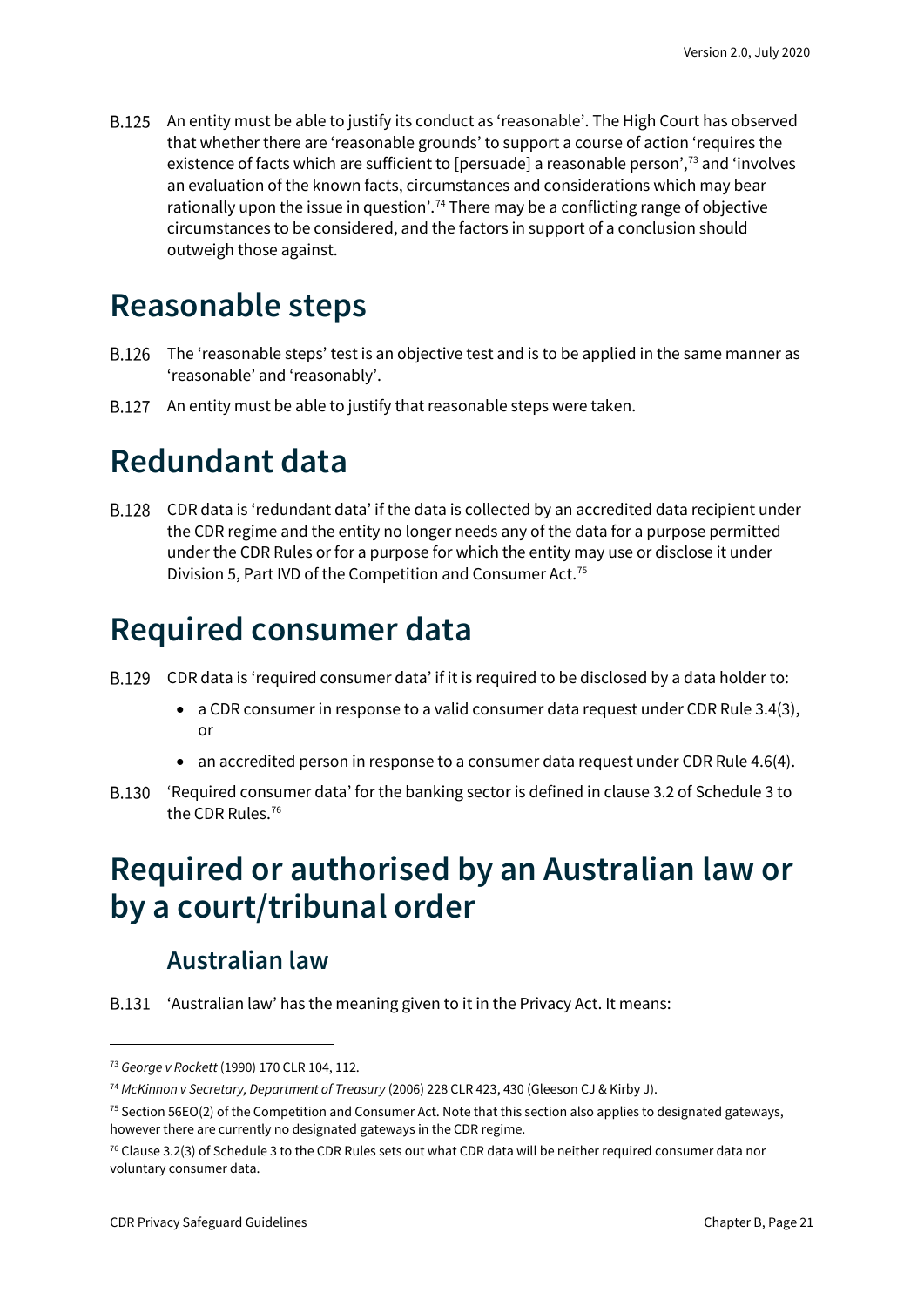- an Act of the Commonwealth, or of a State or Territory
- regulations or any other instrument made under such an Act
- a Norfolk Island enactment, or
- a rule of common law or equity.<sup>[77](#page-21-3)</sup>

#### **Court/tribunal order**

- <span id="page-21-0"></span>'Court/tribunal order' has the meaning given to it in the Privacy Act. It means an order, direction or other instrument made by a court, a tribunal, a judge, a magistrate, a person acting as a judge or magistrate, a judge or magistrate acting in a personal capacity, or a member or an officer of a tribunal.<sup>[78](#page-21-4)</sup>
- The definition applies to orders and the like issued by Commonwealth, State and Territory courts, tribunals and members, and officers. The definition includes an order, direction or other instrument that is of an interim or interlocutory nature.
- The reference to a judge or a magistrate acting in a personal capacity means that the definition applies to an order or direction issued by a judge or magistrate who has been appointed by government to an office or inquiry that involves the exercise of administrative or executive functions, including functions that are quasi-judicial in nature. An example is a judge who is appointed by Government to conduct a royal commission.

#### **Required**

- <span id="page-21-1"></span>A person who is 'required' by an Australian law or a court/tribunal order to handle data in a particular way has a legal obligation to do so and cannot choose to act differently.
- <span id="page-21-2"></span>The obligation will usually be indicated by words such as 'must' or 'shall' and may be accompanied by a sanction for non-compliance.

#### **Authorised**

- A person who is 'authorised' under an Australian law or a court/tribunal order has discretion as to whether they will handle data in a particular way. The person is permitted to take the action but is not required to do so. The authorisation may be indicated by a word such as 'may' but may also be implied rather than expressed in the law or order.
- A person may be impliedly authorised by law or order to handle data in a particular way where a law or order requires or authorises a function or activity, and this directly entails the data handling practice.
- For example, a statute that requires a person to bring information to the attention of a government authority where they know or believe a serious offence has been committed<sup>[79](#page-21-5)</sup> may implicitly authorise a person to use CDR data to confirm whether or not the offence has been committed, and then may require the person to disclose the data to the authority.

<span id="page-21-3"></span> $77$  Section 6(1) of the Privacy Act.

<span id="page-21-4"></span> $78$  Section 6(1) of the Privacy Act.

<span id="page-21-5"></span><sup>79</sup> For example, s 316(1) of the *Crimes Act 1900* (NSW).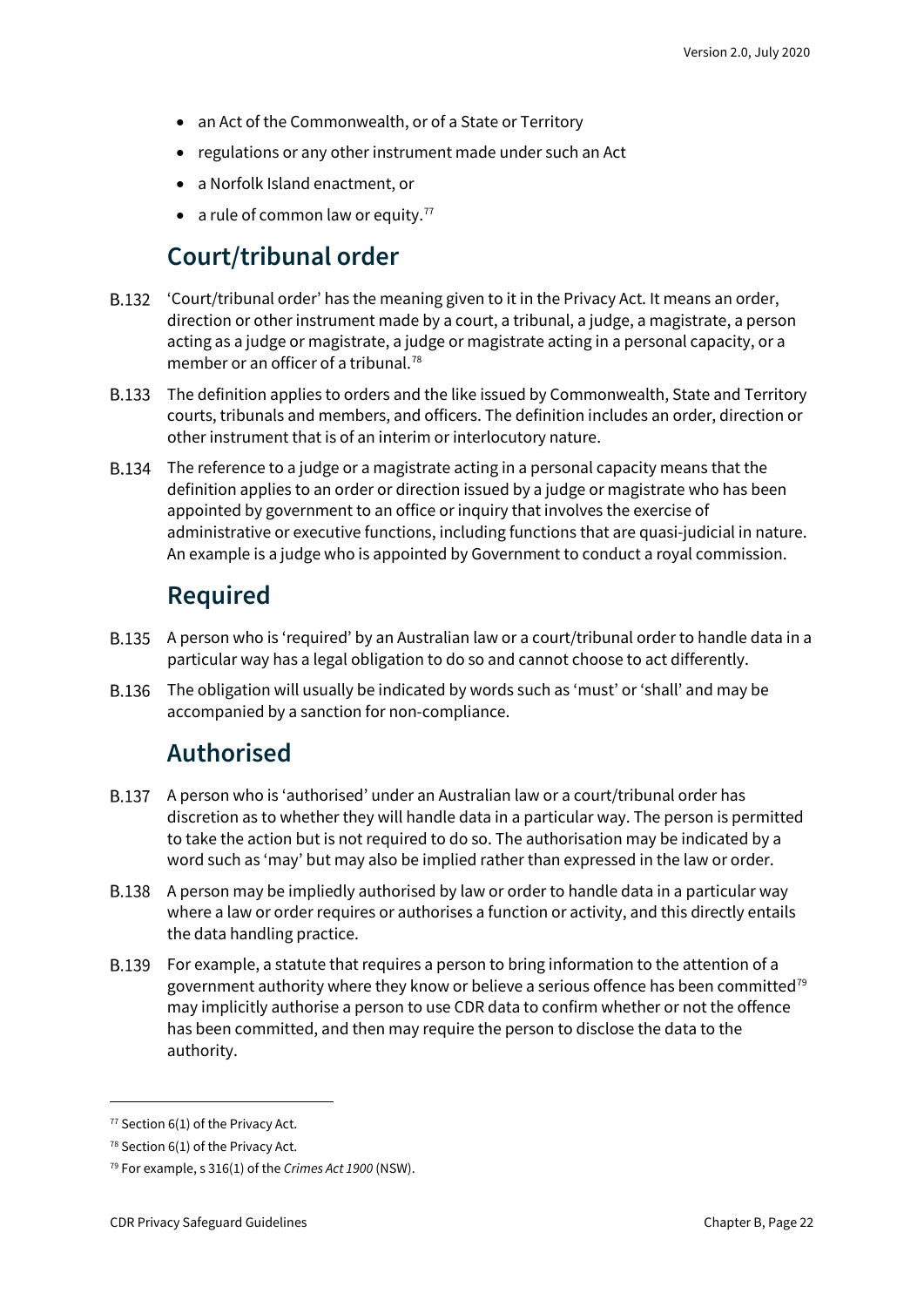B.140 An act or practice is not 'authorised' solely because there is no law or court/tribunal order prohibiting it. The purpose of the privacy safeguards is to protect the privacy of consumers by imposing obligations on persons in their handling of CDR data. A law will not authorise an exception to those protections unless it does so by clear and direct language.<sup>80</sup>

### <span id="page-22-0"></span>**Required or authorised to use or disclose CDR data under the CDR Rules**

#### **Required**

- <span id="page-22-1"></span>A data holder is 'required' to disclose CDR data under the CDR Rules:
	- in response to a valid consumer data request under CDR Rule 3.4(3), subject to CDR Rule 3.5
	- in response to a consumer data request from an accredited person on behalf of a CDR consumer under CDR Rule 4.6(4), subject to CDR Rule 4.7, where the data holder has a current authorisation to disclose the data from the CDR consumer, and
	- in response to a product data request under CDR Rule 2.3(1), subject to CDR Rule 2.5, where a data holder is required to disclose required product data under CDR Rule 2.4(3) (however the privacy safeguards do not apply to required product data).
- <span id="page-22-2"></span>B.142 An accredited data recipient is never 'required' to disclose CDR data under the CDR Rules.<sup>[81](#page-22-4)</sup>

#### **Authorised**

- A data holder may be 'authorised' to disclose CDR data to an accredited person by a CDR consumer.[82](#page-22-5) Such an authorisation must be in accordance with Division 4.4 of the CDR Rules.
- A data holder is also authorised to disclose voluntary product data in response to a product data request under CDR Rule 2.4(2), however the privacy safeguards do not apply to required product data.
- An accredited data recipient is 'authorised' to disclose CDR data under the CDR Rules:
	- to the CDR consumer under CDR Rule  $7.5(1)(c)$
	- to an outsourced service provider under CDR Rule  $7.5(1)(d)$ , and
	- $\bullet$  to a third party if the CDR data is de-identified, under CDR Rule 7.5(1)(e).

<span id="page-22-3"></span><sup>80</sup> See *Coco v The Queen* (1994) 179 CLR 427.

<span id="page-22-4"></span><sup>81</sup> In their capacity as an accredited data recipient.

<span id="page-22-5"></span><sup>82</sup> CDR Rule 4.5.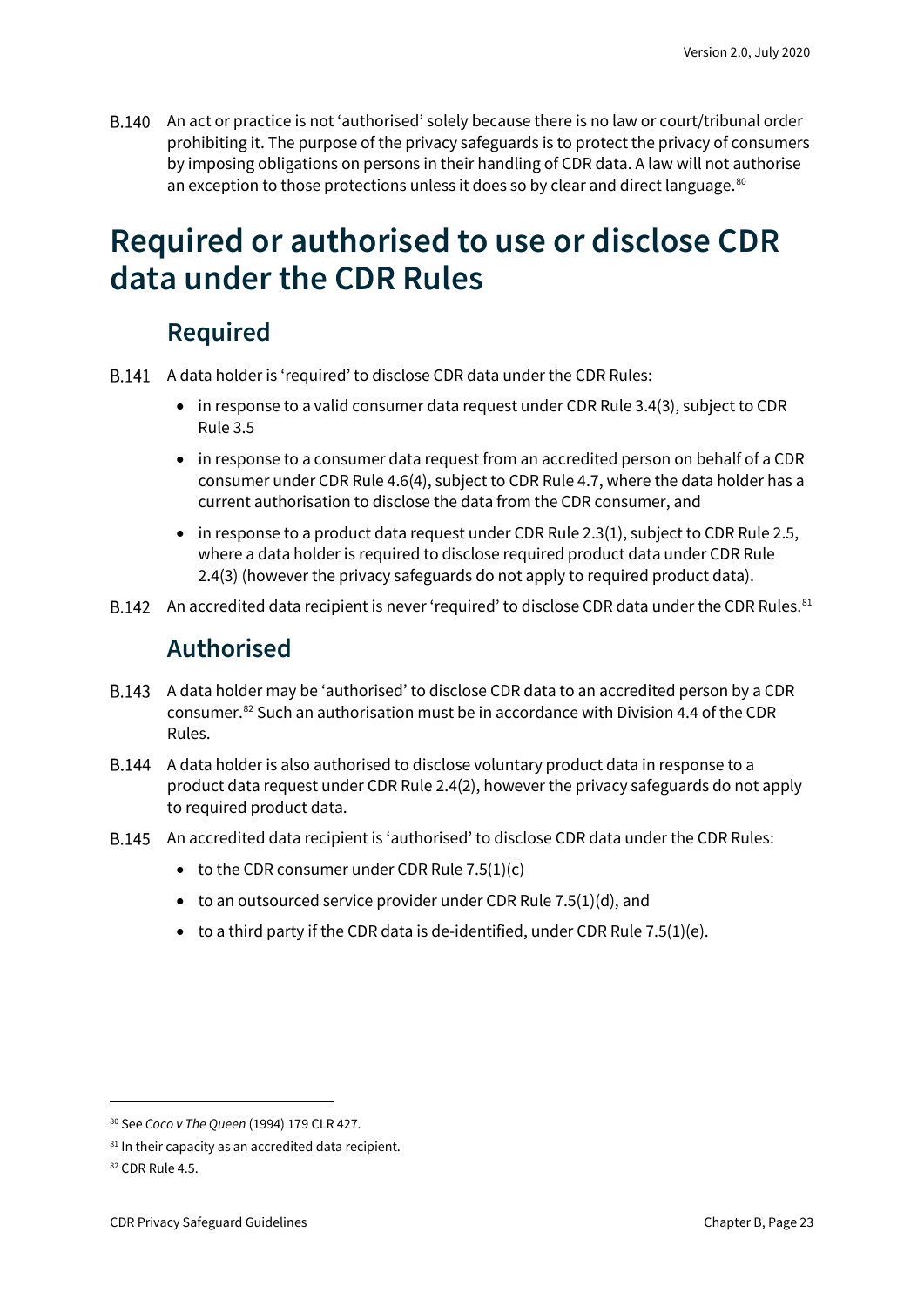### <span id="page-23-0"></span>**Required product data**

- B.146 In the banking sector, 'required product data' means CDR data for which there are no CDR consumers, and which is:<sup>[83](#page-23-3)</sup>
	- within a class of information specified in the banking sector designation instrument
	- about the eligibility criteria, terms and conditions, price, availability or performance of a product
	- publicly available, in the case where the CDR data is about availability or performance
	- product specific data about a product, and
	- held in a digital form.
- B.147 The privacy safeguards do not apply to required product data. [84](#page-23-4)

### <span id="page-23-1"></span>**Use**

- B.148 'Use' is not defined in the Competition and Consumer Act or the Privacy Act. 'Use' is a separate concept from disclosure, which is discussed at paragraphs B.110–B.114 above.
- Generally, an entity 'uses' CDR data when it handles and manages that data within its effective control. Examples include the entity:
	- accessing and reading the data
	- searching records for the data
	- making a decision based on the data
	- passing the data from one part of the entity to another
	- de-identifying data, and
	- deriving data from the data.

#### <span id="page-23-2"></span>**Voluntary consumer data**

- **B.150** 'Voluntary consumer data' is CDR data a data holder may disclose to a CDR consumer under CDR Rule 3.4(2) or to an accredited person under CDR Rule 4.6(2).
- **B.151** For the banking sector, 'voluntary consumer data' is CDR data for which there is a CDR consumer that is:
	- not required consumer data, and
	- not specified in the CDR Rules as being neither required consumer data nor voluntary consumer data. [85](#page-23-5)

<span id="page-23-3"></span><sup>83</sup> Clause 3.1(1) of Schedule 3 to the CDR Rules.

<span id="page-23-4"></span> $84$  Section 56EB(1) of the Competition and Consumer Act and s 6(1) of the Privacy Act.

<span id="page-23-5"></span><sup>85</sup> Clause 3.2(2) of Schedule 3 to the CDR Rules. Clause 3.2(3) of Schedule 3 to the CDR Rule sets out what CDR data will be neither required consumer data nor voluntary consumer data.